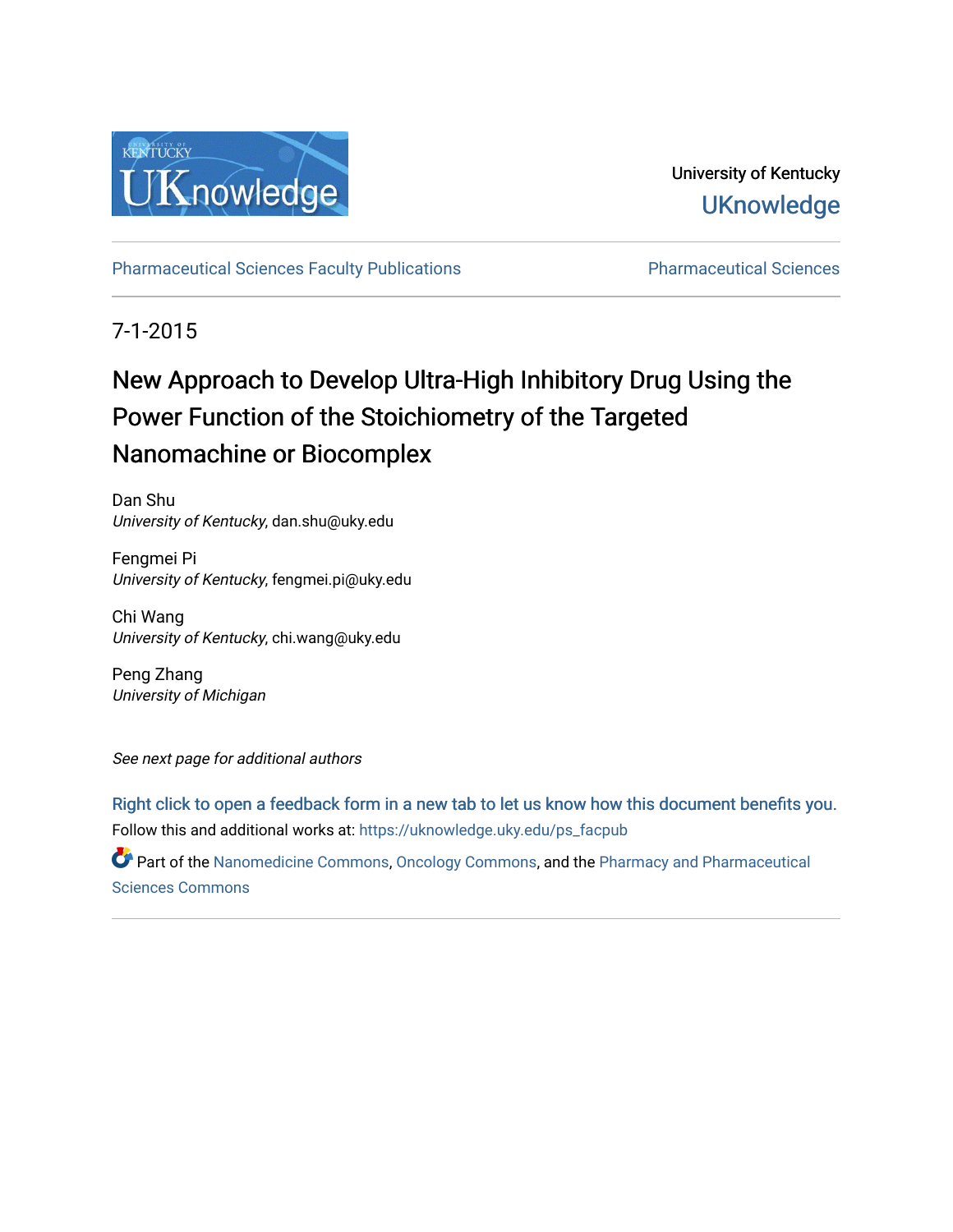## New Approach to Develop Ultra-High Inhibitory Drug Using the Power Function of the Stoichiometry of the Targeted Nanomachine or Biocomplex

Digital Object Identifier (DOI) http://dx.doi.org/10.2217/nnm.15.37

### Notes/Citation Information

Published in Nanomedicine, v. 10, no. 12, p. 1881-1897.

The document available for download is the authors' post-peer-review final draft of the article.

### Authors

Dan Shu, Fengmei Pi, Chi Wang, Peng Zhang, and Peixuan Guo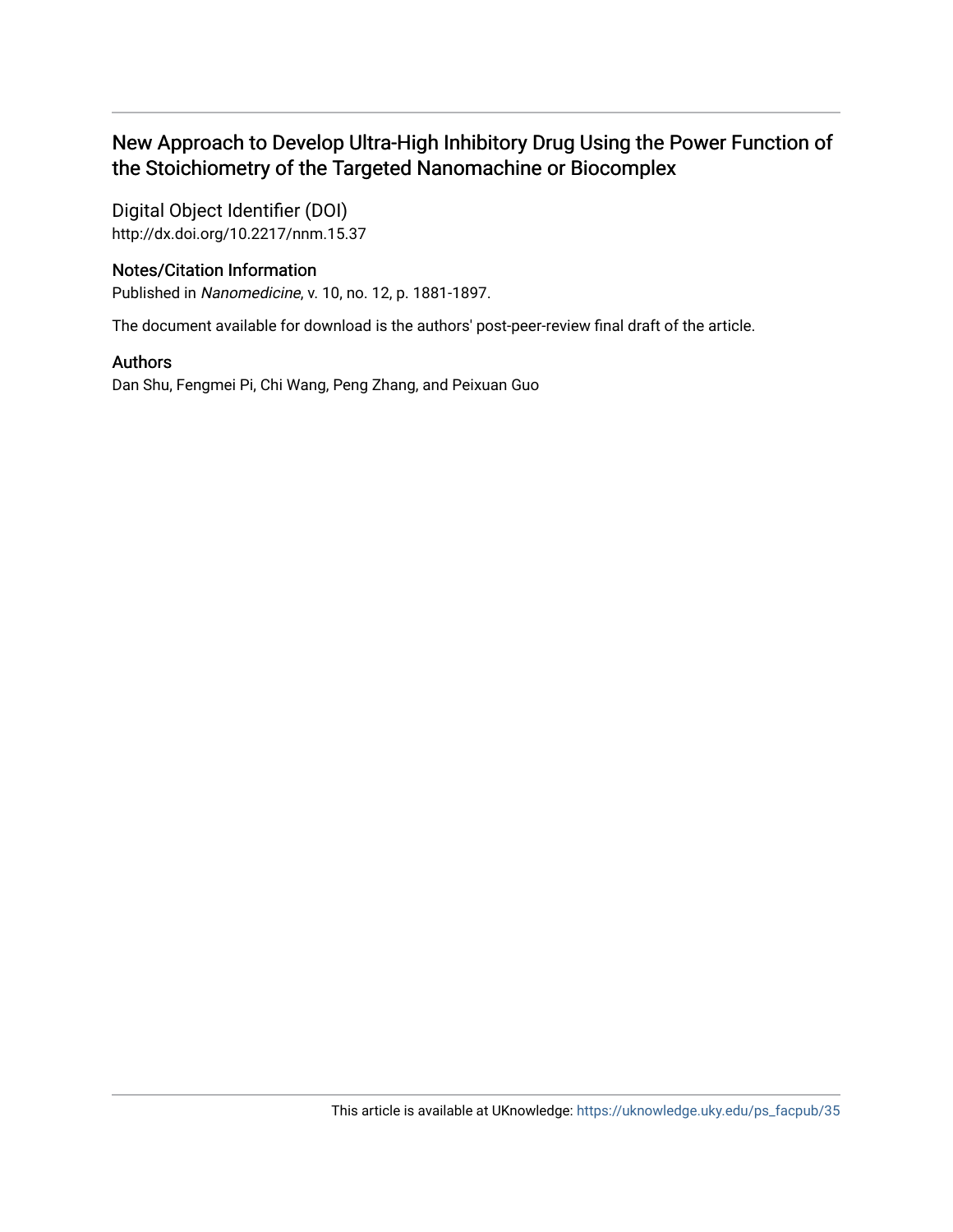## *Research Article Nanomedicine*

### **New approach to develop ultra-high inhibitory drug using the power-function of the stoichiometry of the targeted nanomachine or biocomplex**

Dan Shu<sup>1,2,3</sup>, Fengmei Pi<sup>1,2,3</sup>, Chi Wang,<sup>2,4</sup>, Peng Zhang<sup>5</sup> and Peixuan Guo<sup>1,2,3</sup> \*

<sup>1</sup>Nanobiotechnology Center; <sup>2</sup>Markey Cancer Center; <sup>3</sup>Department of Pharmaceutical Sciences; <sup>4</sup>Department of *Biostatistics; University of Kentucky, Lexington, KY 40536, USA. <sup>5</sup> Department of Surgery, University of Michigan Health System, Ann Arbor, MI-48109, USA.* 

### **Abstract**

**Aims:** To find a method for developing potent drugs and to prove a hypothesis that drug inhibition potency depends on the stoichiometry of the targeted biocomplex.

**Methods:** Phi29 DNA-packaging motor components were used to test this model for different stoichiometries. Virion assembly efficiency was assayed with Yang Hui's Triangle:  $(p+q)^{Z}$  =  $\sum_{M=0}^{Z} \binom{Z}{M} p^{Z-M} q^M$ , where Z=stoichiometry, M=drugged subunits in each biocomplex, p and q represent the fraction of drugged and

non-drugged subunits in the population.

**Results:** Inhibition efficiency follows a power function. When number of drugged subunits to block the function of the biocomplex K=1, the fraction of uninhibited biocomplex equals  $q^z$ . Thus, stoichiometry has a multiplicative effect on inhibition. Targets with a thousand subunits showed the highest inhibition effect, followed by those with six and a single subunit. Complete inhibition of virus replication was found when  $Z = 6$ .

**Conclusion:** Drug inhibition potency depends on the stoichiometry of the targeted components of the biocomplex or nano-machine. The inhibition effect follows a power function of the stoichiometry of the target biocomplex.

**Key words**: Drug target, phi29 viral assembly, nanomotor, hexameric ATPase, bionanotechnology, nanobiotechnology, binomial distribution.

### **Introduction**

Bacteria, viruses and cells contain biocomplexes and nanomachines composed of multiple subunits, such as biomotors [1,2,3,4], pumps [5], exosomes [6,7,8], valves [9,10,11], membrane pores [12,13,14,15], chaperonins[16], PCNA[17], ATPase [18,19], and tubes [20]. From a nanobiotechnological standpoint, these

\*Address correspondence to: Peixuan Guo, peixuan.guo@uky.edu Department of Pharmaceutical Sciences, University of Kentucky 789 S. Limestone Street, Room # 576 Lexington, KY, USA 40536-0596 Phone: 859-218-0128 Fax: 859-257-1307

nanomachines can be used and converted to build sophisticated nano-devices including molecular sensors [21,22,23], patterned arrays, tuators [24], chips, microelectromechanical systems (MEMS) [25], molecular sorters [26], single pore DNA sequencing apparatus [12,13,21,27] or other revolutionary electronic and optical devices [28,29]. From a pharmaceutical standpoint, these multi-subunit biocomplexes or nanomachines have a potential for use as drug targets for therapeutics, as well as diagnostic applications such as pathogen detection, disease diagnosis, drug delivery, and treatment of diseases [22,23,30,31]. In the ASCE (Additional Strand Catalytic E) family including the AAA+ (ATPases Associated with diverse cellular Activities) and the FtsK-HerA superfamily in bacteria, viruses and cells, there are nanomotors that perform a wide range of functions [19,32,33] critical to chromosome segregation, bacterial binary fission, DNA/RNA and cell component transportation, membrane sorting, cellular reorganization, cell division, RNA transcription, as well as DNA replication, riding, repair, and recombination [1,34,35,36]. One of the directions of NIH Roadmap is to utilize these cellular nanomachines and biocomplexes for biomedical applications.

Acquired drug resistance has become a major reason for failure treatment of a range of diseases, i.e., the chemotherapy for cancer, bacterial or viral infections. Drug resistance of cancer has escalated and has partially contributed to the ~600,000 deaths in the USA in 2012 [37]. HIV drug resistance has also become a major issue [38]. Many common pathogens have become resistant to current drug treatments, with new infectious diseases on the rise. The use of multidrug-resistant agents in biological weapons has created a previously unrealized challenge [39]. Thus, there is a need to develop new treatment strategies to combat drug resistance with new drug development methods.

The first FDA-approved drug to treat multidrug-resistant tuberculosis, bedaquiline, follows a novel mechanism of inhibiting the bacterial ATP synthase of *M. tuberculosis* and other mycobacterial species, but had little activity against other bacteria [40]. To combat multidrug resistance in cancer, several approaches have been explored. One method is to target components that are highly important for the growth of the biological entity [41,42]. Another approach uses nanodrug delivery carriers that are expected to enhance the binding efficiency of drugs to cancer cells[43,44,45,46], or cocktail therapy [47]. A third approach is to develop new combinational drugs with higher potency by acting on multiple targets [48,49]. This involves identifying multiple targets that when treated leads to a synergetic effect and optimizing the design of multi-target ligands[50].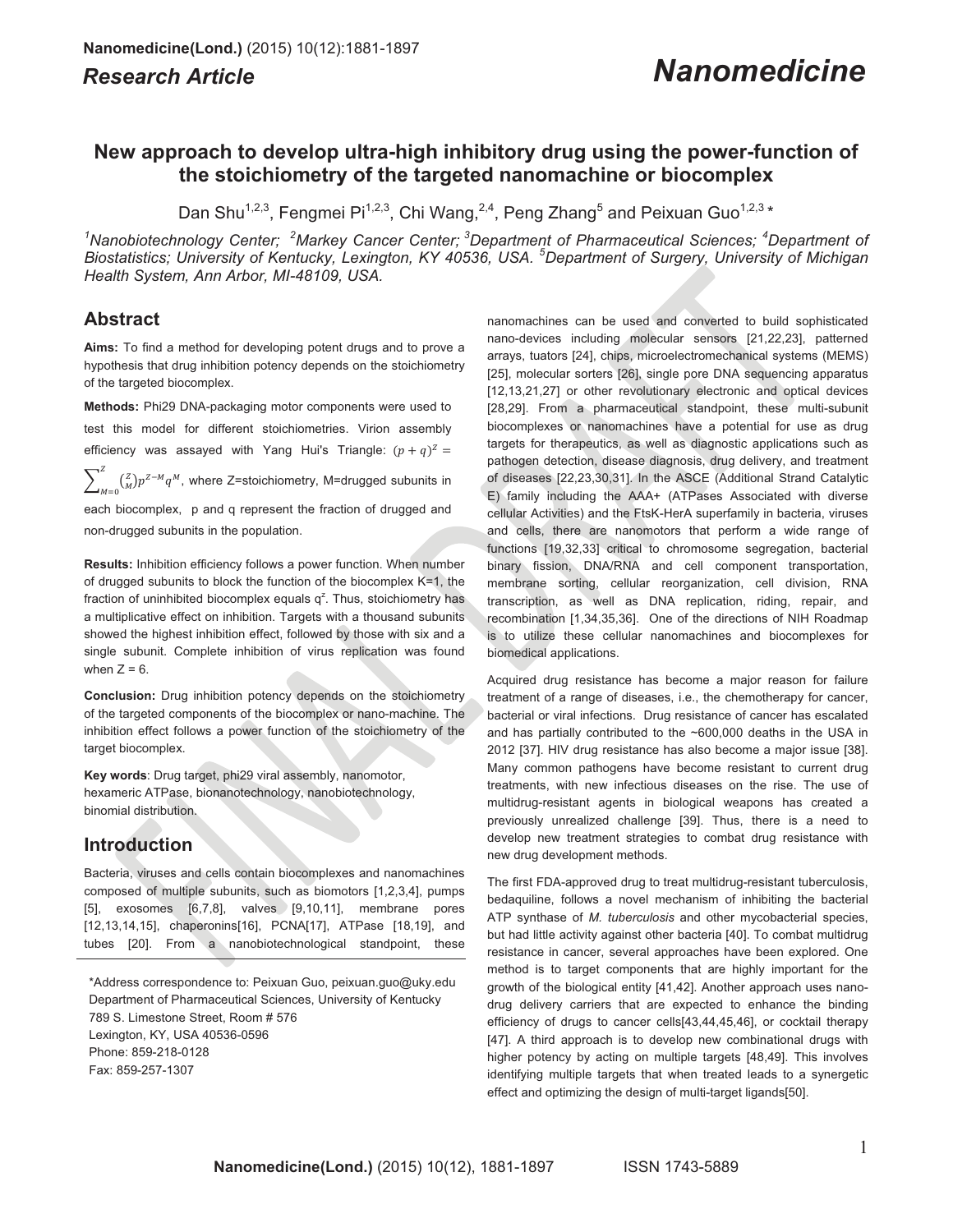

A. Phi29 DNA packaging motor

B. Yang Hui's Triangle

**Figure 1**: Stoichiometry of viral DNA packaging motor. (A) Illustration of Phi29 DNA packaging motor composed of 1 copy of genomic DNA that revolves through the channel wall (left panel), 6 copies of pRNA, 6 copies of ATPase gp16 and a connector channel. (B) Yang Hui Triangle. (C) Illustration of Z=6 and K=1, drug targeting anyone subunit of the complex will block its activity. (D) AFM image of hexameric re-engineered pRNA rings. (E). 3D structure of hexameric pRNA ring top view and side view from the crystal structure of 3WJ (PDB ID: pRNA 3WJ, 4KZ2). (F) A crystal hexameric structure of AAA+ Protein CbbX withtop view and side view [85] (PDB ID: CbbX, 3Zuh, http://www.ebi.ac.uk/pdbe/emdb/) (G) Structure of the hexameric AAA+ molecular machine ClpC with adaptor protein MecA. [86] (PDB ID: MecA-ClpC, 3PXG).

The approach of developing highly potent drugs through targeting of protein or RNA complexes with high stoichiometry has never been reported due to challenges in comparing efficacies of two drugs that can be confused by target essentiality with binding affinity. For instance, if two drugs target two stoichiometrically different targets, it

becomes extremely difficult to prove whether the difference in drug efficiency is due to differences in their target binding affinity or essential level in the growth of the biological organism. In order to quantify effects from targeting biocomplexes of different stoichiometry, a well-studied multi-component system is required that allows empirical comparison of functional inhibition of individual components that are composed of different number of subunits.

An example of one nanobiomachine is the dsDNA translocation motor, for which the ATPase protein is a pivotal component that assembles into a hexameric ring structure and translates the action of ATP binding and hydrolysis into mechanical motion to translocate DNA physically. The DNA packaging motor of bacteriophage phi29 (Fig. 1A) [9,51,52,53] is composed of three essential co-axial rings:

1) a dodecameric connector ring located at the vertex of the viral procapsid; 2) a hexameric packaging RNA (pRNA) ring [52] bound to the N-terminus of the connector [54], and 3) a hexameric ring of ATPase gp16 attached to the helical region of pRNA [10,19,55], powered through the hydrolysis of ATP resulting in DNA packaging. The use of Yang Hui's Triangle (Fig. 1B) or binomial distribution to determine the stoichiometry of the pRNA was first reported in 1997 [56]. The use of similar mathematical methods to determine the stoichiometry of the protein subunits has also been reported more recently [51]. The copy number of ATP molecules required to package one full phi29 genomic dsDNA was predicted to be 10000 [57]. It has recently been shown that this hexameric motor uses a revolution mechanism without rotation to translocate its genomic DNA [10,19,33,35,36,58,59].

In this report, we hypothesize that the inhibitory efficiency of a drug is related to the stoichiometry of its targeted biocomplex; the higher the stoichiometry of the target complex, the more efficient the drug. This can lead to the development of potent therapeutics against highstoichiometric biomachines or biocomplexes as drug targets. We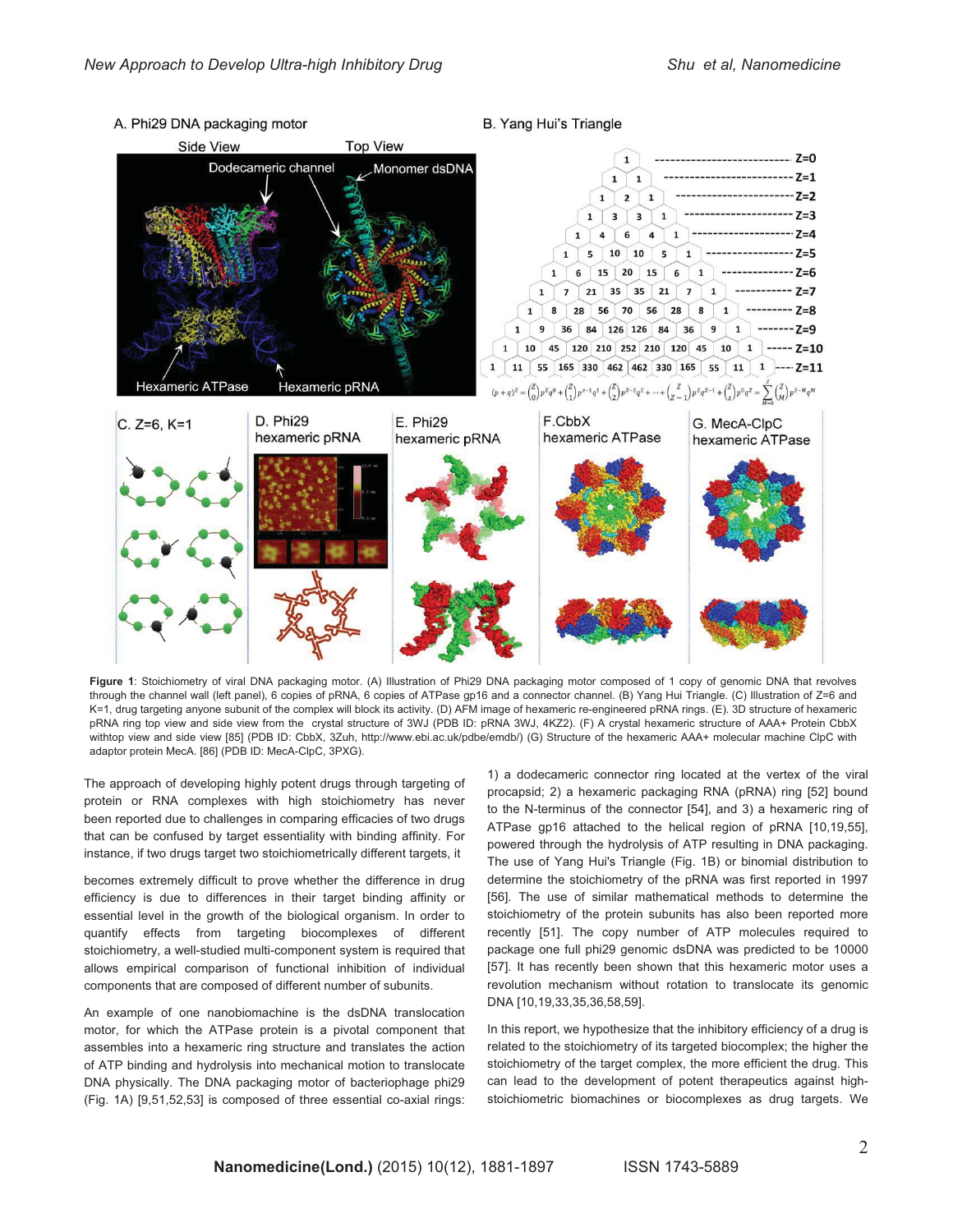proved this hypothesis by using a mutant subunit as the drugged inactive target to calculate the theoretical inhibition efficiency *via* binomial distribution, and compared with experimental data from a defined *in vitro* viral assembly system. Since biomotors share certain common structures and operation mechanisms [1,36,59,60], the approach in drug development reported here should have general applications especially in developing new generations of drugs for combating the rising acquired drug resistance in viruses, bacteria, and cancers [38,61,62] .

### **Materials and Methods**

#### **Preparation of mutant genomic dsDNA**

Phi29 genomic DNA-gp3 was purified from *B. subtilis* SpoA12 cells by CsCl gradient ultracentrifugation as described previously [63]. Mutant dsDNA was prepared by digesting the phi29 genomic dsDNA with *Eco*R1 restriction enzyme in fast digest buffer (Fermentas) at 37 °C for 1 hour followed by ethanol precipitation. The mutant DNA was tested by 1% agarose gel electrophoresis, stained by ethidium bromide (Sigma) and imaged by Typhoon (GE).

#### **Preparation of mutant pRNA**

*Wild-type* phi29 pRNA and inactive mutant as drugged pRNA were prepared by *in vitro* transcription. In the inactive mutant pRNA, the first four bases "UUCA" located at the 5' end were mutated to "GGGG". *Bgl*II digested plasmid pRT71 was used as DNA template [64] in the PCR reaction for both RNAs. Oligonucleotide 5'-TAA TAC GAC TCA CTA TAG GGG TGG TAC-3' and 5'-TTA TCA AAG TAG CGT GCA C-3' were used as primers for mutant pRNA. RNAs were then transcribed by T7 RNA polymerase using double-stranded DNA generated from PCR, as described before [65]. The RNA from *in vitro* transcription was further purified by 8 M urea 8% polyacrylamide gel electrophoresis as described previously [64].

#### **Preparation of mutant ATPase gp16**

The purification of *wild-type* gp16 has been described previously [63]. The walker B mutant gp16 was constructed by introducing mutations in the gp16 gene. The amino acid residues D255 and E256 in walker B motif of gp16 were mutated to E255 and D256, respectively. The mutation was introduced with the Stratagene Quick Change site-directed mutagenesis kit using appropriate primers. The expression and purification of protein were carried out followed a published procedure [51].

#### **Antisense oligonucleotides**

Antisense oligonucleotides P3 and P15 were designed to be reversely complementary to different regions on the pRNA molecule and chemically synthesized by IDT. P3 oligo (5'- TTGCCATGATTGACAAC-3') targets the region of 83-99 nucleotides at the 3'end of pRNA, P15 oligo (5'-AAGTACCGTACCATTGA-3') targets the region of 1-17 nucleotides at the 5'end of pRNA. P8 oligo (5'-TAATACGACTCACTATAGGGGTGGTAC-3') was designed as a non-targeting control in the test. 1 μl of individual oligos at 100 μM were mixed with 1 µl of pRNA at 4 µM and dialyzed on a 0.025 µm mixed cellulose esters VSWP filter membrane (Millipore Corp) against TBE buffer (89 mM Tris-HCl, pH 8.3, 89 mM boric acid, 2.5 mM EDTA) at room temperature for 15 min. The purified RNA complex was used for *in vitro* phi29 assembly assay.

#### *In vitro* **phi29 assembly assay**

Purified components were subjected to *in vitro* viral assembly assay as described previously [66]. Briefly, 10 μg of purified procapsids were mixed with 100 ng of pRNA in 5 μl of reaction buffer (10 mM ATP, 6 mM 2-mercaptoethanol, and 3 mM spermidine in TMS buffer) at room temperature for 30 min. Purified DNA-gp3 and gp16 were then added and the reaction mixture was incubated at room temperature for one hour to initiate DNA packaging. Finally, the DNA filled procapsids were incubated with 10 μl of gp8.5-9 extract from *E.coli* containing plasmid pARgp8.5-9 and 20 μl of gp11-14 extract from *E.coli* to complete the infectious phage assembly.

The newly assembled infectious viruses were plated with inoculated *B. subtilis* bacteria Su+44 cells onto a half LB plate covered with top agar. After 12 hour incubation at 37 °C, the viral assembly efficiency (plaque-forming unit, PFU) was calculated by counting the formed plaque numbers. Mixing different ratios of mutant with *wild-type* components, while keeping all other components the same, the viral assembly efficiency (PFU) versus ratio of mutant components gave an empirical curve for vial assembly inhibition assay, and it was compared with theoretical curves from the binomial distribution equation.

#### *In vivo* **viral assembly assay**

Plasmid pRBwtRNA containing the pRNA coding sequence under T7 promoter was constructed by ligating the fragment coding pRNA sequence and T7 promoter into pRB381-L550 vector (modified and kindly provided by M. Wang and H. Zalkin) following a previously described method [67]. Plasmid pRBmutRNA contained mutant pRNA under its natural promoter PE1 sequence, and the mutation was changing sequence 5'UUGA-3' at its 3'end to 5'GGGG-3'. The DNA fragments coding mutant pRNA sequence and PE1 sequence were prepared by PCR as described previously[67]; and digested with *Hind*III-*Bgl*II restriction enzyme. The mutant pRNA sequence coding fragment was further ligated with a 6.0kb fragment from pRB381-L550 that was digested with *Hind*III and partially digested with *Bgl*II.

The plasmids pRBmutRNA, pRBwtRNA, and pRB381-L550 were transformed into *B. subtilis* cells following methods described previously [67]. The *B. subtilis* cells harboring transformed plasmids were incubated in 416 medium with 10 mg/ml of neomycin for 3 hours at 37 °C and then plated onto LB-neomycin (10 mg/ml) plates for plaque formation analysis.

### **Results**

#### **The Definition of "Stoichiometry"**

The definition of the stoichiometry in this report is different from conventional definition of stoichiometry used to evaluate drug efficiency. Conventionally the concept of stoichiometry refers to the number of a drug binding to each target molecule, which is also known as  $B_{\text{max}}$ . In this study the definition of stoichiometry refers to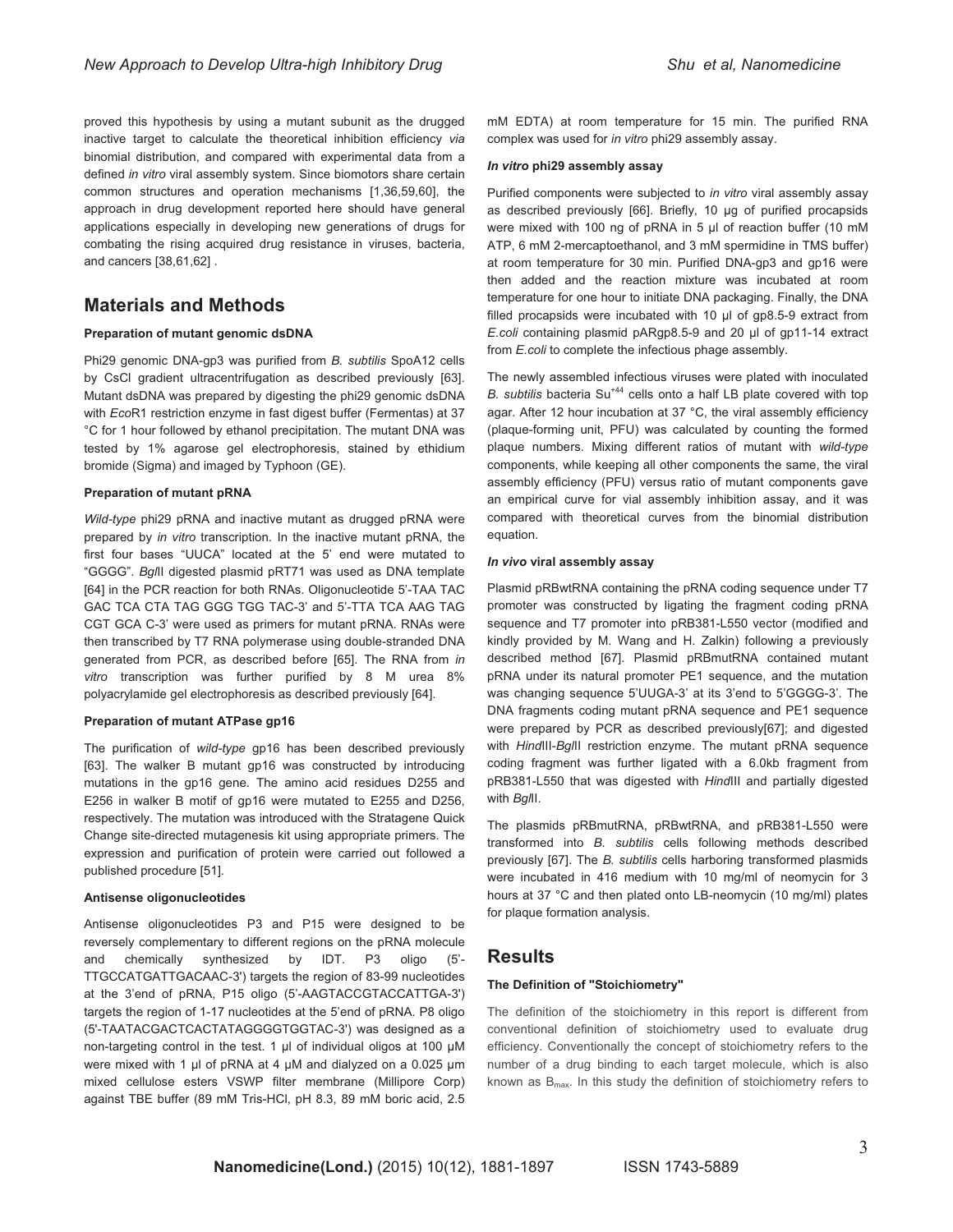the copy number of subunit within a biocomplex or the nanomachine that serves as drug target.

#### The definition of "K value", and  $K = 1$  is one key for ultra-high **inhibition efficacy**

 Suppose a biocomplex drug target contains Z copies of subunits, then K is the copy number  $(K \le Z)$  of drugged subunits required to inhibit the function of the complex or the nanomachine. As an analogy to the difference between the parallel circuit and the serial circuit, when the Christmas lights are arranged in a parallel circuit, any light bulbs that are burnt out will not affect other bulbs. But in a serial circuit, any one light bulb that is broken will stop the entire lighting system, which is *K*=1. Thus, the *K* value is the key to the probability of inactive nanomachines or biocomplexes by combination and permutation of all subunits. *K* equals 1 is critical for such ultra-high inhibition effect. The foundation of the approach in this report is the difference in probability of inhibited biocomplexes in systems of different *K* values with combination and permutation algorithms. Biological systems display complicated reactions. Many reactions involve multiple subunits to work cooperatively sequentially or processively to accomplish one essential biological function [33,68,69,70,71,72,73,74,75]. Single assembly pathways have been reported in the viral assembly system [76,77]. In most cases of the sequential, cooperative, and precessive action, inactivation of any one, not necessary all, of the subunits will result in inhibition of its function, thus K =1. Drug synergism was utilized in multi-target drug therapy; in short, a drug combination can simultaneously act on multiple targets in disease networks to produce a synergistic effect [50,78]. However, our design reported here is unique from the conventional synergistic approach. We suggest that using multisubunit biocomplexes as drug target could lead to development of ultra-high potent drugs. In a conventional six-component system, for example one drug is designed to target component #3 to stop the entire system, since the drug can only target component #3, the condition fits the model of *Z*=1 and *K*=1. Thus, the inhibition efficiency and substrate targeting efficiency (*p)* of drug will be in linear relationship. However, in the system in this report, the entire system will be blocked when drug targets any subunit of a hexamer, which is *Z*=6 and *K*=1. Thus the probability of remaining undrugged targets will be *q<sup>6</sup>* , where *q* represents the fraction of untargeted hexamer subunits; in other words, the drug inhibition efficiency will be  $1-q<sup>6</sup>$ , which increases following a power function compared to the linear for conventional mono-subunit approaches.

Assuming that at least *K* copies of drugged subunits were needed to deactivate the nanomachine or biocomplex, the probability of functional biocomplexes in the presence of various ratios of inhibited and *wild-type* subunits could be predicted from equation 2. When K=1, it implies that drug binding to one subunit will inactivate the subunit, and one drugged subunit per multi-subunit complex is sufficient to inhibit the overall function of the complex. The inhibition efficiency by drugs targeting multi-subunit biocomplexes with stoichiometry of Z will equal  $1 - q^z$ , as shown in table 1. An example for such a probability calculation when  $Z = 6$  and  $K = 1$  is as follows: since it was assumed that  $6 (Z = 6)$  copies of subunits per element were required for function and one drugged subunit  $(K = 1)$  was sufficient to block its activity, all elements possessing 1 to 5 copies of drugged subunits would be non-functional (Fig. 1C). Only those

| Table1. Predicted inhibition efficiency of drugs targeting biocomplex, K=1 |                                                         |                  |                  |                  |                  |       |                          |                  |       |                                             |       |       |  |
|----------------------------------------------------------------------------|---------------------------------------------------------|------------------|------------------|------------------|------------------|-------|--------------------------|------------------|-------|---------------------------------------------|-------|-------|--|
| <b>Inhibited</b><br>subunit<br>(p)                                         | Porbability of the multisubunit complex is active with: |                  |                  |                  |                  |       |                          |                  |       |                                             |       |       |  |
|                                                                            | $Z=1$ ,<br>$K=1$                                        | $Z=2$ .<br>$K=1$ | $Z=3$ .<br>$K=1$ | $Z=4$ .<br>$K=1$ | $Z=5$ ,<br>$K=1$ | $K=1$ | $Z=6$ , $Z=7$ ,<br>$K=1$ | $Z=8$ .<br>$K=1$ | $K=1$ | $Z=9$ . $Z=10$ . $Z=11$ . $Z=12$ .<br>$K=1$ | $K=1$ | $K=1$ |  |
| $\Omega$                                                                   | 1.00                                                    | 1.00             | 1.00             | 1.00             | 1.00             | 1.00  | 1.00                     | 1.00             | 1.00  | 1.00                                        | 1.00  | 1.00  |  |
| 0.1                                                                        | 0.90                                                    | 0.81             | 0.73             | 0.66             | 0.59             | 0.53  | 0.48                     | 0.43             | 0.39  | 0.35                                        | 0.31  | 0.28  |  |
| 0.2                                                                        | 0.80                                                    | 0.64             | 0.51             | 0.41             | 0.33             | 0.26  | 0.21                     | 0.17             | 0.13  | 0.11                                        | 0.09  | 0.07  |  |
| 0.3                                                                        | 0.70                                                    | 0.49             | 0.34             | 0.24             | 0.17             | 0.12  | 0.08                     | 0.06             | 0.04  | 0.03                                        | 0.02  | 0.01  |  |
| 0.4                                                                        | 0.60                                                    | 0.36             | 0.22             | 0.13             | 0.08             | 0.05  | 0.03                     | 0.02             | 0.01  | 0.01                                        | 0.00  | 0.00  |  |
| 0.5                                                                        | 0.50                                                    | 0.25             | 0.13             | 0.06             | 0.03             | 0.02  | 0.01                     | 0.00             | 0.00  | 0.00                                        | 0.00  | 0.00  |  |
| 0.6                                                                        | 0.40                                                    | 0.16             | 0.06             | 0.03             | 0.01             | 0.00  | 0.00                     | 0.00             | 0.00  | 0.00                                        | 0.00  | 0.00  |  |
| 0.7                                                                        | 0.30                                                    | 0.09             | 0.03             | 0.01             | 0.00             | 0.00  | 0.00                     | 0.00             | 0.00  | 0.00                                        | 0.00  | 0.00  |  |
| 0.8                                                                        | 0.20                                                    | 0.04             | 0.01             | 0.00             | 0.00             | 0.00  | 0.00                     | 0.00             | 0.00  | 0.00                                        | 0.00  | 0.00  |  |
| 0.9                                                                        | 0.10                                                    | 0.01             | 0.00             | 0.00             | 0.00             | 0.00  | 0.00                     | 0.00             | 0.00  | 0.00                                        | 0.00  | 0.00  |  |
| 1                                                                          | 0.00                                                    | 0.00             | 0.00             | 0.00             | 0.00             | 0.00  | 0.00                     | 0.00             | 0.00  | 0.00                                        | 0.00  | 0.00  |  |

complexes possessing 6 copies of normal subunits will be functional. The chance for a complex containing 6 copies of unaffected subunits in a population is  $\mathsf{q}^6$  and the inhibition efficiency will be  $1-q^6.$ 

#### **Rationale behind selection of multi-subunit biocomplexes as efficient drug targets**

Mechanisms for drug inhibition of organism growth are to block or stop an essential biological element from functioning. When a drug is designed to target the subunit of a complex with targeting efficiency p, a fraction of subunits will not interact with the drug (a percentile given as q, p+q=1) and will remain active and exert their function properly. Some biological elements are monomers containing only one subunit, while other biological elements, such as the bio-motors of hexameric AAA+ family, consist of multiple-subunits [19,34]. Conventional drugs are designed to inhibit pathogenesis through targeting of a single subunit molecule, such as an enzyme or a structural protein of a virus. In this situation, the inhibition efficiency is proportional to the substrate targeting efficiency *p* and the effect is proportional to the first order of *p*. As described above, in most cases of sequential action or cooperatives in multiple subunit complexes, inactivation of one, not all, of the subunits will result in inhibition of its function. Thus, if complexes containing *Z* copies of subunits exercise their function in a sequential and cooperative way, then K=1, and the fraction of the uninhibited active biocomplex will be  $q^z$ , a higher order with regards to the stoichiometry. The inhibition proportion will equal  $1 - q^z$ .

In this investigation, a well-defined *in vitro* phi29 viral assembly system was used to represent a multi-subunit nano-machine target, with the mutant component representing a target component that have been inactivated by an effective drug. Then, the inhibition efficiencies by targeting different elements of the phi29 DNA packaging motor with different stoichiometry were compared. The viral assembly competition assays combined with binomial distribution analysis illustrated the concept that drug targeting functional biological complexes of a higher-stoichiometry has a higher efficiency than drug acting on a single subunit target.

When the target element is a monomer containing only one subunit, the inhibition efficiency can be calculated through a binomial distribution (equation 1), where p and q are the fractions of drugged (substrate targeting efficiency) and undrugged (normal active elements) subunits, respectively  $(p + q = 1)$ .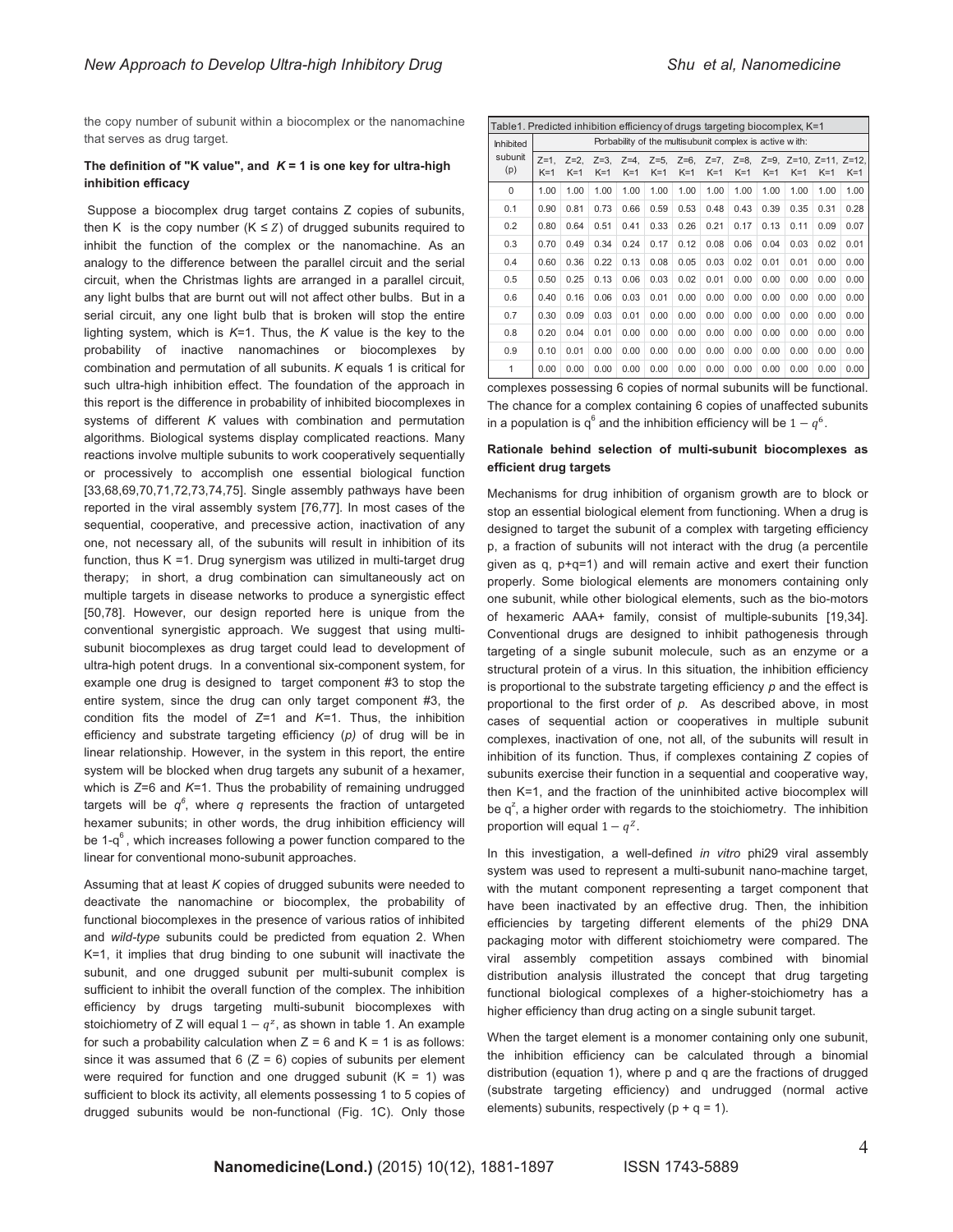$$
X = (p + q)^{1} \qquad (1)
$$

However, when the target element contains multiple subunits, a high order binomial distribution (equation 2) is applied to calculate the drug inhibition effect by finding the ratio of resulted active and inactive complexes, where Z represents the total number of subunits (the stoichiometry) in one biocomplex and M represents the number of drugged subunits in one biocomplex.

$$
X = (p+q)^{Z} = \sum_{M=0}^{Z} {Z \choose M} p^{Z-M} q^{M} = \sum_{M=0}^{Z} {Z! \over M!(Z-M)!} p^{Z-M} q^{M}
$$
 (2)

For example, if Z is 3, the probability of all combinations of drugged subunits (M) and undrugged subunits (N;  $M + N = Z$ ) in a given biocomplex entity can be determined by the expansion of equation 2:  $(p+q)^3 = p^3 + 3p^2q + 3pq^2 + q^3 = 1$ . That is, the probability of a complex element possessing three copies of drugged subunits in the population is $p<sup>3</sup>$ , two copies of drugged and one copy of undrugged or *wild-type* subunit is  $3p^2q$ , one copy of drugged and two copies of undrugged subunits is  $3pq^2$ , and three copies of undrugged subunits is  $q^3$ . Assuming there were 70% (p=0.7) of subunits inactivated by bound drugs, and 30% (q=0.3) unaffected subunits in the population, then the percentage of elements possessing at least two copies of normal subunits would be the sum of those possessing one copy of drugged and two copies of undrugged *wild-type* subunits, 3pq<sup>2</sup>, and  $\frac{1}{2}$ those possessing three copies of native subunits is  $q^3$ . That is 3pq<sup>2</sup>  $+ q = 3(0.7)(0.3)^2 + (0.3)^3 = 0.216 = 21.6\%$ . In another example, if one complex contains 6 subunits, and 5 out of the 6 subunits need to remain uninhibited in order to be biologically functional, the active complex ratio in the population will be the sum of: 1) the probability of each element containing 5 undrugged subunits, and 2) the probability of each element containing 6 undrugged subunits.

The probability X in the population displaying a certain combination of undrugged versus drugged subunits can be predicted by a binomial distribution, as shown in equation 2. Table 2 shows the probability of a given element with M drugged and N undrugged subunits at increasing percentages of drugged subunits in the population, considering that the total subunits in one element (Z) is 3 or 12. The formula,  $\frac{Z!}{M!N!}p^Mq^N$  (from equation 2) was used to calculate each combination probability value, the coefficient  $Z!$  in  $M!N!$ 

this equation can also be calculated using Yang Hui Triangle, which is also called Pascal's Triangle, or binomial distribution (Fig. 1B)[79].

#### *In vitro* **virus assembly system used for testing the hypothesis**

The highly sensitive *in vitro* phi29 assembly system was used to determine the inhibition efficiency of drugs targeting multi-subunit complexes [56,66,76,80]. Bacteriophage phi29 DNA packaging motor contains one copy of genomic dsDNA, 6 copies of packaging RNA, 6 copies of ATPase protein gp16 and more than 10000 copies of ATP. The stoichiometry of RNA in phi29 has been proven by extensive studies including single-molecule studies[81] AFM images (Fig.1D) [82,83], pRNA crystal structure determination (Fig.1E) [84], and mathematical studies [56]. The stoichiometry of gp16 in phi29 has been proven by multiple approaches including native gel binding, capillary electrophoresis assays, Hill constant determination, and by titration of mutant subunits using binomial distribution [19,33]. Many other AAA+ superfamily members have been found to be hexamers as well [85,86,87,88,89,90,91], such as a red type rubisco activase AAA+ protein CbbX (Fig. 1F) [85], MecA-ClpC molecular machine (Fig. 1G)[86]. The copy number of ATP molecules was calculated based on the fact that 6 ATP molecules are required to package one pitch of dsDNA with 10.5 basepairs (bp) [92], thus 1 ATP is used to package 1.7 bp. The entire phi29 genome is composed of 19.4 kbp, thus, it is expected that more than 10000 ATP molecules are required to package the entire phi29 genome. The phi29 DNA nanomotor which packages an entire genomic DNA into the procapsid can be treated as a disease model for drug inhibition efficiency analysis.

*In vitro* **testing of the hypothesis using DNA element with stoichiometry of 1** 

| Table 2. Probability of the complex containing M copies of drugged subunits and N copies of undrugged subunits |                    |                    |                   |                    |                       |                       |                       |                  |                      |                    |                    |                    |                    |                     |                    |                     |                    |
|----------------------------------------------------------------------------------------------------------------|--------------------|--------------------|-------------------|--------------------|-----------------------|-----------------------|-----------------------|------------------|----------------------|--------------------|--------------------|--------------------|--------------------|---------------------|--------------------|---------------------|--------------------|
| <b>Inhibitied</b><br><b>Subunits</b><br>(p)                                                                    | $Z=3$              |                    |                   |                    | $Z=12$                |                       |                       |                  |                      |                    |                    |                    |                    |                     |                    |                     |                    |
|                                                                                                                | $M = 0$ .<br>$N=3$ | $M = 1$ .<br>$N=2$ | $M = 2.$<br>$N=1$ | $M = 3$ .<br>$N=0$ | $M = 0$ .<br>$N = 12$ | $M = 1$ .<br>$N = 11$ | $M = 2$ ,<br>$N = 10$ | $M = 3$<br>$N=9$ | $M = 4$ .<br>$N = 8$ | $M = 5$ ,<br>$N=7$ | $M = 6$ .<br>$N=6$ | $M = 7$ .<br>$N=5$ | $M = 8$ .<br>$N=4$ | $M = 9.$<br>$N = 3$ | $M = 10.$<br>$N=2$ | $M = 11$ .<br>$N=1$ | $M = 12.$<br>$N=0$ |
| 0                                                                                                              | 1.00               | 0.00               | 0.00              | 0.00               | 1.00                  | 0.00                  | 0.00                  | 0.00             | 0.00                 | 0.00               | 0.00               | 0.00               | 0.00               | 0.00                | 0.00               | 0.00                | 0.00               |
| 0.1                                                                                                            | 0.73               | 0.24               | 0.03              | 0.00               | 0.28                  | 0.38                  | 0.23                  | 0.09             | 0.02                 | 0.00               | 0.00               | 0.00               | 0.00               | 0.00                | 0.00               | 0.00                | 0.00               |
| 0.2                                                                                                            | 0.51               | 0.38               | 0.10              | 0.01               | 0.07                  | 0.21                  | 0.28                  | 0.24             | 0.13                 | 0.05               | 0.02               | 0.00               | 0.00               | 0.00                | 0.00               | 0.00                | 0.00               |
| 0.3                                                                                                            | 0.34               | 0.44               | 0.19              | 0.03               | 0.01                  | 0.07                  | 0.17                  | 0.24             | 0.23                 | 0.16               | 0.08               | 0.03               | 0.01               | 0.00                | 0.00               | 0.00                | 0.00               |
| 0.4                                                                                                            | 0.22               | 0.43               | 0.29              | 0.06               | 0.00                  | 0.02                  | 0.06                  | 0.14             | 0.21                 | 0.23               | 0.18               | 0.10               | 0.04               | 0.01                | 0.00               | 0.00                | 0.00               |
| 0.5                                                                                                            | 0.13               | 0.38               | 0.38              | 0.13               | 0.00                  | 0.00                  | 0.02                  | 0.05             | 0.12                 | 0.19               | 0.23               | 0.19               | 0.12               | 0.05                | 0.02               | 0.00                | 0.00               |
| 0.6                                                                                                            | 0.06               | 0.29               | 0.43              | 0.22               | 0.00                  | 0.00                  | 0.00                  | 0.01             | 0.04                 | 0.10               | 0.18               | 0.23               | 0.21               | 0.14                | 0.06               | 0.02                | 0.00               |
| 0.7                                                                                                            | 0.03               | 0.19               | 0.44              | 0.34               | 0.00                  | 0.00                  | 0.00                  | 0.00             | 0.01                 | 0.03               | 0.08               | 0.16               | 0.23               | 0.24                | 0.17               | 0.07                | 0.01               |
| 0.8                                                                                                            | 0.01               | 0.10               | 0.38              | 0.51               | 0.00                  | 0.00                  | 0.00                  | 0.00             | 0.00                 | 0.00               | 0.02               | 0.05               | 0.13               | 0.24                | 0.28               | 0.21                | 0.07               |
| 0.9                                                                                                            | 0.00               | 0.03               | 0.24              | 0.73               | 0.00                  | 0.00                  | 0.00                  | 0.00             | 0.00                 | 0.00               | 0.00               | 0.00               | 0.02               | 0.09                | 0.23               | 0.38                | 0.28               |
| 1                                                                                                              | 0.00               | 0.00               | 0.00              | 1.00               | 0.00                  | 0.00                  | 0.00                  | 0.00             | 0.00                 | 0.00               | 0.00               | 0.00               | 0.00               | 0.00                | 0.00               | 0.00                | 1.00               |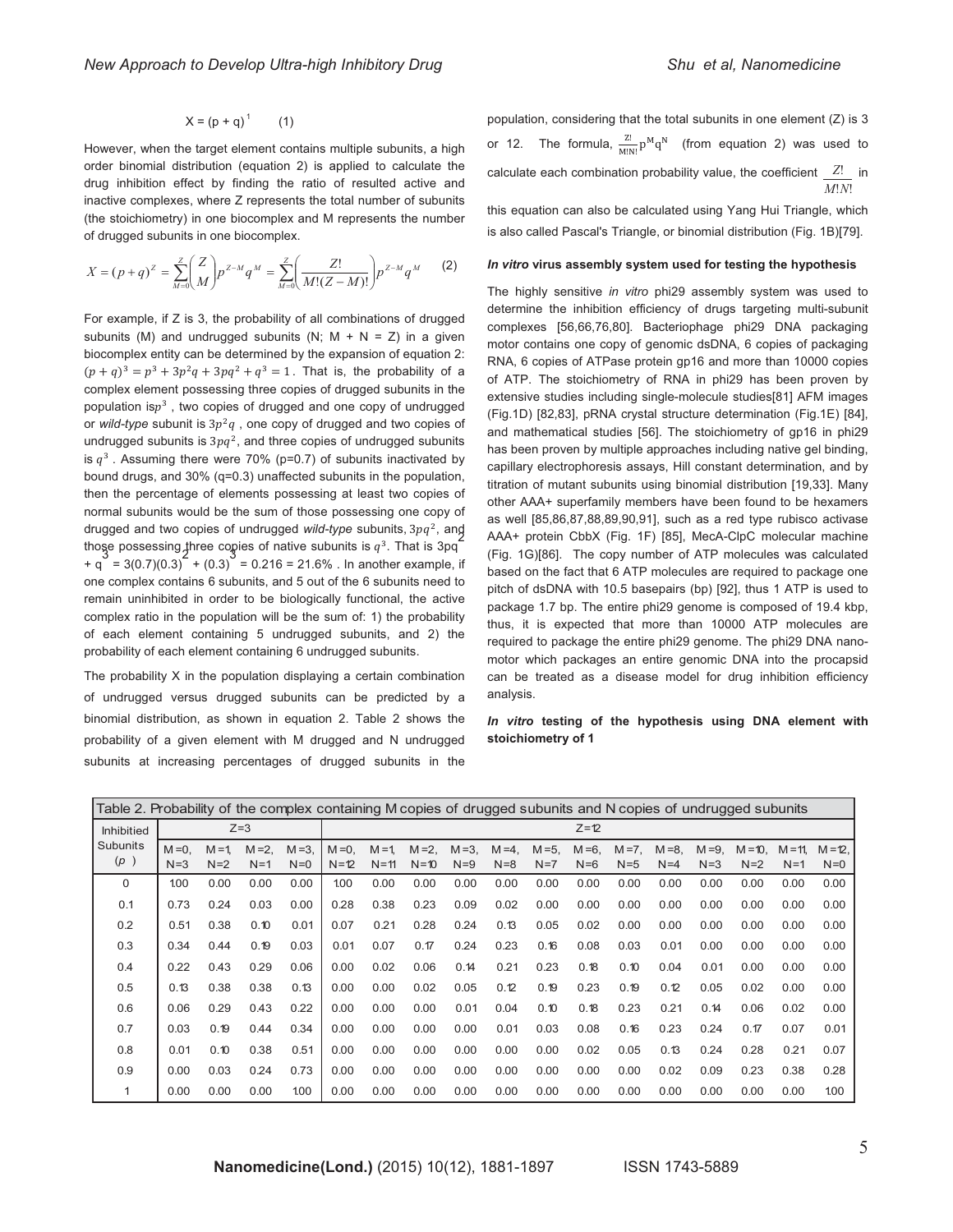

Figure 2: Theoretical plot (with variable Z) and empirical data to illustrate inhibition efficiency with drug targeting to genomic DNA ( Z-1). (A) Gel showing the phi29 genome DNA treated with endonuclease *Eco*R1. (B) Plot of virion assembly derived from binomial distribution equation 2, which showed that the DNA has stoichiometry of 1, (C) Viral assembly inhibition effect of mutant DNA as model of drugged component with Z=1, showing the linear relationship to p with low slope.

The inhibition efficiency of drugs targeting a single subunit substrate was tested by *in vitro* phi29 assembly inhibition by mutating the genomic dsDNA (Fig. 2A). Various ratios of mutant DNA were mixed with *wild-type* DNA in *in vitro* viral assembly assays. The empirical curve of viral assembly efficiency against drugged mutant DNA ratio fits well with the theoretical curve from binomial distribution for  $Z = 1$ and  $K = 1$  (Fig. 2B). This suggests that when designing drug targeting the genomic DNA in phi29 nanomotor, it is expected to be a first order inhibition response. Comparing the *in vitro* phi29 assembly inhibition, by adding drugged mutant DNA, with simply diluting *wildtype* DNA concentration as a control, revealed that the drugged mutant DNA didn't cause much difference (Fig. 2C). The results showed that the inhibition effect of drugs targeting the substrate with stoichiometry of 1 is minimal.

#### *In vitro* **testing of the hypothesis using RNA elements with stoichiometry of 6**

The pRNA of phi29 contains two domains; a head-loop domain

shown to compete with *wild-type* pRNA for procapsid binding, but was found to be deficient in allowing DNA packaging to occur [67]. The theoretical curves generated using the expansion of binomial distribution equation while total subunit number Z is 6 and varying K number from 1 to 6 are shown in Fig. 3B. Fitting the empirical data from phage assembly efficiency at different ratios of drugged mutant pRNAs into the theoretical curves, the empirical data fit into the theoretical curve of  $Z = 6$  and  $K = 1$ . It suggested that the pRNA oligomer ring is composed of six copies of pRNA subunits and one subunit of the pRNA multimer blockage is sufficient to block the phage assembly activity. Comparing the empirical curve for viral  $\left( \right)$ C. Inhibition by inactive pRNA (Z=6)

essential for procapsid binding and a helix domain essential for DNA translocation (Fig. 3A, upper panel) [30,93,94]. The right-hand loop and left-hand loop of two pairing pRNA molecules can interact with each other by complementary base pairing. Extensive studies have led to the conclusion that 6 copies of pRNA form a hexameric ring which binds to the procapsid for virus activity [81,82,83,84]. Drugged mutant pRNA was constructed by mutating 4 nucleotide sequences at the 5'end region of pRNA (Fig. 3A, lower panel), which has been



Figure 3: Theoretical plot (K=1 to 6) and empirical data to illustrate inhibition efficiency with drug targeting pRNA (Z=6). (A) The sequence and secondary structure of wild-type pRNA of phi29 DNA packaging motor (upper panel) and inactive mutant pRNA with 4 bases mutation at 5'end of the DNA translocation domain serving as a model of drugged inactive pRNA(lower panel). (B) Fitting the phage assembly inhibition result by inactive mutant pRNA with the theoretical plots derived from Equation 2 matched with Z=6 and K=1. (C) Comparing the viral assembly inhibition effect by drugged pRNA at different concentration with the undrugged pRNA with same dilution factor.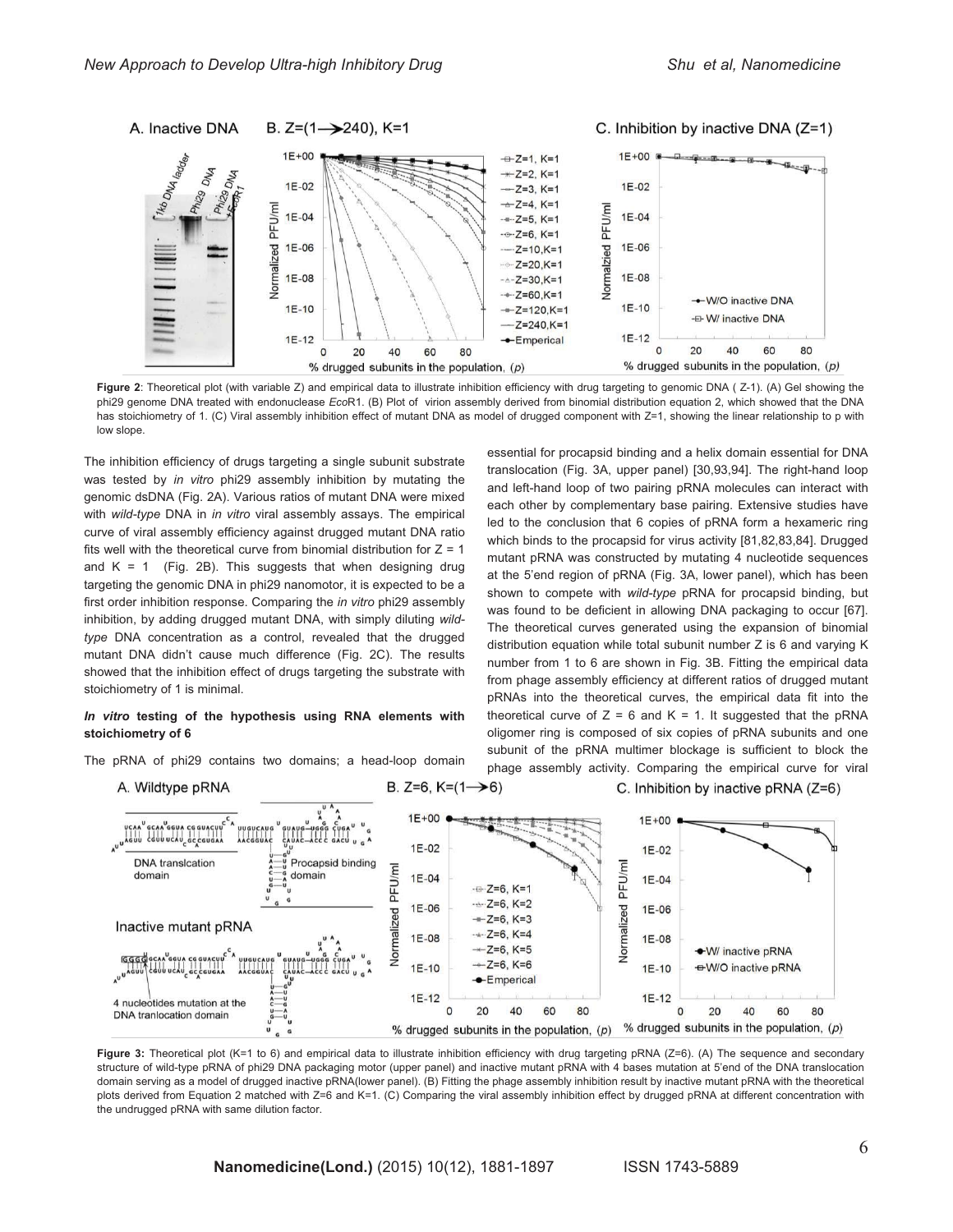assembly efficiency against different ratios of drugged mutant pRNAs with the *wild-type* pRNA concentration dilution control, addition of drugged mutant pRNA showed a much stronger inhibition effect (Fig.3C).

To further prove the concept that drugs targeting biocomplex with high stoichiometry causes stronger inhibition effect, antisense oligonucleotides which can bind to pRNA molecules were designed as mock drugs in the viral assembly assay. The oligonucleotides P15, and P3 were designed to target the 5'-end and 3'-end regions on pRNA, respectively. It was confirmed that the antisense oligonucleotides can be hybridized to pRNA by gel shift assay (data not shown). When mixing the antisense oligonucleotides with *wildtype* pRNA for *in vitro* phi29 assembly assay, complete inhibition effects were shown by antisense oligonucleotides P15, and P3, but not with the non-targeting control oligonucleotide P8[95]. By mixing the non-targeting oligo P8 with pRNA, it generated plaques with 4.4×10 $^6$  PFU on the plate.

#### *In vivo* **testing of the hypothesis using RNA elements with stoichiometry of 6**

Formation of the hexameric ring of pRNA in the phi29 dsDNA packaging motor has been discovered through biochemical and structural studies [52,81,84,96,97,98,99,100,101,102,103] and activity assays [94,104]. The observed high inhibition efficiency by drugged mutant pRNA on phi29 assembly *in vitro* was striking [67,105]. To test whether such a high level of inhibition was attainable *in vivo*, pRBmutRNA plasmid expressing a pRNA with 4 base mutation at the 3' end (Fig. 4A) was transformed into *B. subtilis* DE1 cells. Plasmid pRBwtRNA contained the pRNA coding sequence but do not express pRNA in *B. subtilis* DE1 cells, and vector pRB381-L550 was introduced as well as a negative control. The results showed that only cells harboring pRBmutRNA plasmid were completely resistant to plaque formation by *wild-type* phi29 virus infection. Control cells, including *B. subtilis* 12A cells alone, *B. subtilis* DE1 cells carrying vector pRB381-L550 alone, and cells carrying a *wild-type* pRNA coding sequence but no expression plasmid pRBwtRNA were all positive for plaque formation (Fig. 4B). The ability of mutant pRNAs generated in cells by plasmid pRBmutRNA completely inhibited plaque formation indicated that hexameric pRNA in DNA packaging nano-motor may be a potential target for developing potent antiviral agents [67].





**Figure 4**: Complete inhibition of viral assembly *in vivo* by mutant pRNA as a model of drugged complex (Z=6)*.* (A) Inactivation of pRNA by introducing a 4-nucleotide mutation at the 3'end. (B) Virion production by *wild-type* phi29 infection using host cell *B. subtilis* harboring plasmid expressing mutant pRNA, *wild-type* pRNA, or plasmid only.

#### *In vitro* **testing of the hypothesis using the ATPase with stoichiometry of 6**

Hexameric folding of ATPase gp16 protein in the phi29 dsDNA packaging motor has been discovered [1,19,33,35]. The hexameric gp16 protein complex functions as ATPase like many other AAA+ superfamily members. ATP binding to one subunit of gp16 stimulates the ATPase to change its conformation from having a lower affinity to one having a higher affinity for dsDNA.

Determination of gp16 stoichiometry was carried out by *in vitro* phage assembly assay and based on the binomial distribution of *wild-type* and Walker B mutant gp16 [51]. Different ratios of drugged Walker B mutant gp16 were mixed with undrugged gp16 to test the inhibition efficiency of gp16 mutation on phi29 DNA packaging motor. Assuming K equals 1 and the total copy number of gp16 (Z) is between 1 and 12, twelve theoretical curves for the production of phi29 virion against the ratio of the Walker B mutant corresponding to the stoichiometry (Z) of 1 to 12 were generated according to equation 2. The empirical data nearly perfectly overlapped the theoretical curve of Z=6, K=1[51]. This data suggested that the ATPase gp16 components of phi29 DNA packaging motor have a stoichiometry of six, and only one copy of the drugged gp16 can block the phi29 motor function. Comparing the inhibition effect of adding mutant gp16 with *wild-type* gp16 at different concentrations, it showed that adding mutant gp16 had a much stronger inhibition effect than the *wild-type* gp16 concentration dilution control (Fig. 5A). Comparing the inhibition effect of mutation on hexameric gp16 to the effect of mutation on single subunit target DNA, the gp16 mutation displayed a much stronger inhibition effect on virus assembly than the same ratio of DNA mutation, indicating the hexameric ATPase protein complex of virus assembly system should also be an efficient target for generating new anti-virus drugs with high potency.

#### *In vitro* **testing of the hypothesis using ATP with stoichiometry of more than 10000**

It has been reported that 6 ATP molecules are required to package one pitch of dsDNA with 10.5bp [90], thus 1 ATP is used to package 1.7bp. As the entire phi29 genomic DNA has 19,000 base pairs, it is expected that more than 10000 ATP molecules are required to package the entire phi29 genome. Since concerning ATP, the functional unit displayed in Fig 5 is the viral production expressed as plaque-forming unit (PFU), so the production of one functional unit of PFU require 10000 ATP subunits to package one genomic DNA. Thus, the ATP in one phi29 nanomotor can be regarded as a stoichiometry of 10000. One non-hydrolysable ATP analogue γ-S-ATP was treated as the drugged subunit that mixed with ATP at different ratios to test the inhibition effect of γ-S-ATP on phi29 assembly efficiency. It was found that the inhibition curve of mutant ATP fits into the theoretical curve between Z=100, K=1 and Z=60, K=1 (Fig. 5B). The empirical ATP value derived from binomial distribution assay was different from real condition, since the binomial distribution equation was based on a condition that each subunits has the same binding affinity to the biocomplex in the targeted nanomotor, but due to the change of the γ-S-ATP structure, it has a ATPase gp16 binding affinity lower than the normal ATP . Furthermore, the affinity difference in each subunit has a multiplicative effect in the nanomotor's activity. Thus, there is a big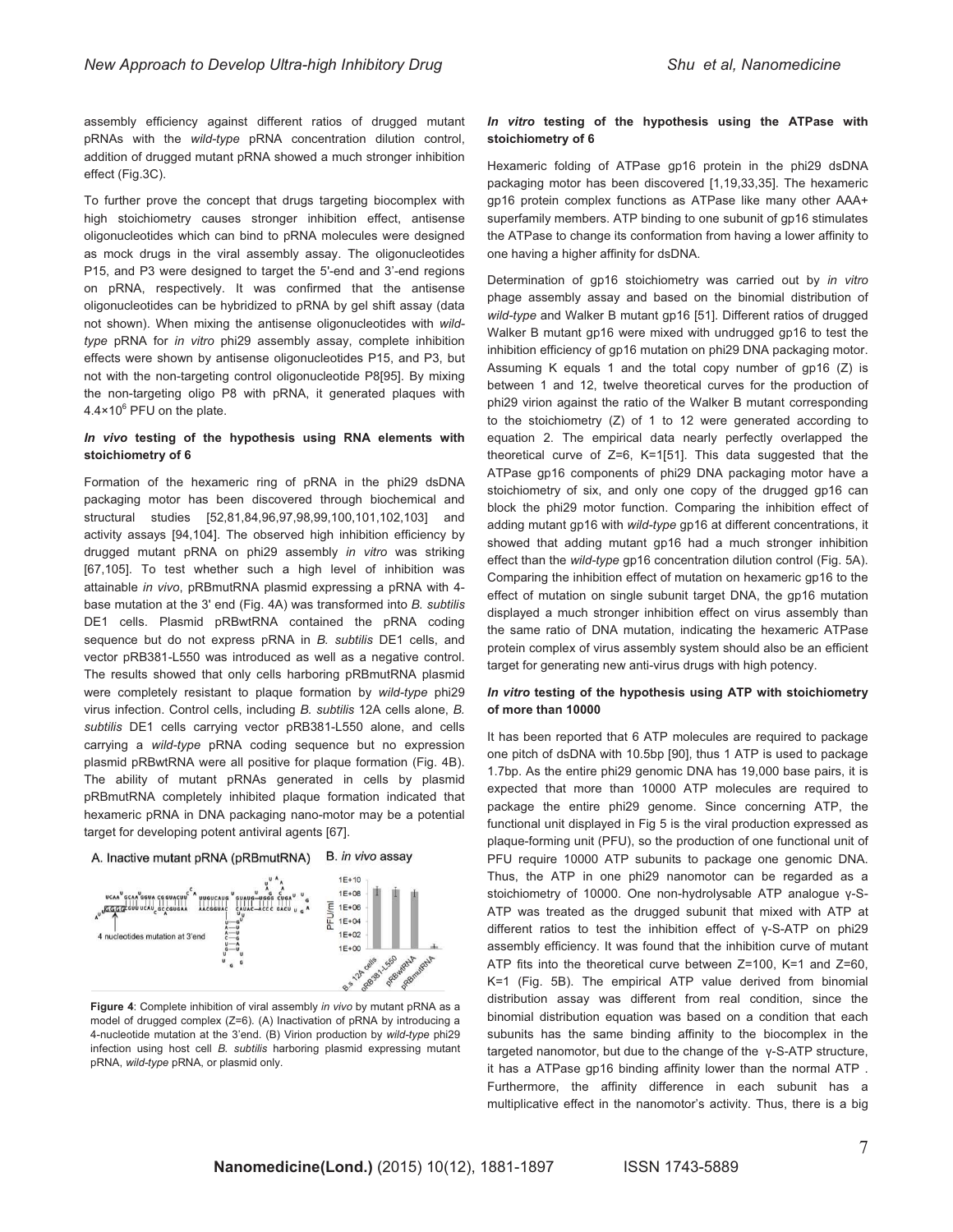

C. Inhibition effects by targeting DNA, pRNA, gp16 or ATP



**Figure 5**: Comparision of inhibition efficiency using targets with different Z values. (A) Virion production inhibition effect of mutant gp16 (Z=6) at different concentration. (B) Inhibition efficiency by γ-s-ATP with ATP with high Z value. (C) Comparing the virus assembly inhibition effect by drugged components of DNA, pRNA, gp16 and ATP with stoichiometry of 1, 6, 6, 10000 respectively.

discrepancy between the curves with predicted Z value and the empirical Z value.

Comparing virus assembly inhibition effect using different components, the γ-S-ATP showed a severe inhibition effect (Fig. 5C). Adding 20% of gamma-s-ATP nearly completely inhibited the viral assembly. Comparing the inhibition effect targeting to ATP, pRNA, ATPase gp16, and DNA with stoichiometry of 10000, 6, 6, and 1, respectively, γ-S-ATP showed the strongest inhibition effect, while drugged mutant pRNA and mutant gp16 showed stronger inhibitory effect than mutant DNA (Fig.5C). For example, adding 20% mutant DNA caused 20% inhibition effect in viral assembly, while 20% of drugged mutant pRNA exerted 74%of inhibition effect on viral assembly and 20% of γ-S-ATP almost completely inhibited the viral assembly, indicating the higher the stoichiometry, the stronger the inhibition efficacy.

#### **Mathematical reasoning for the increase of inhibition efficacy**

Using a biological complex with higher stoichiometry as drug target will substantially reduce the proportion of non-inhibited complex. For K=1, the proportion of non-inhibited complex is  $q^Z$ . Table 3 compares the proportion of non-inhibited complex from two populations with Z=6 and Z=1, respectively, with varied substrate targeting efficiency (p) when  $K = 1$ . For example, when  $q=0.4$ , the proportion of non-inhibited complex is  $q^2=0.4^1=0.4$  for Z=1, K=1. Therefore, only 1-0.4=60% of complex is inhibited. In contrast, for

| Table 3. Comparison of proportion of non-inhibited complex between $Z=6$ |                                                                                         |                                                              |                                                                                                                 |                                                                                              |  |  |  |  |  |
|--------------------------------------------------------------------------|-----------------------------------------------------------------------------------------|--------------------------------------------------------------|-----------------------------------------------------------------------------------------------------------------|----------------------------------------------------------------------------------------------|--|--|--|--|--|
| and $Z=1$ when $K=1$ but having equal drug targeting efficacy            |                                                                                         |                                                              |                                                                                                                 |                                                                                              |  |  |  |  |  |
| Substrate<br>targeting<br>efficacy(p)                                    | Proportion of Proportion of<br>non-inhibited<br>complex from complex from<br>with $Z=6$ | non-inhibited<br>the population the population<br>with $Z=1$ | Ratio of the<br>proportions of non-<br>inhibited complex<br>from the two<br>populations with<br>$Z=6$ and $Z=1$ | Reduction (fold) in<br>proportion of non-<br>inhibited complex<br>comparing Z=6<br>and $Z=1$ |  |  |  |  |  |
| 0                                                                        |                                                                                         | 1                                                            | 1                                                                                                               | $\mathbf{1}$                                                                                 |  |  |  |  |  |
| 0.1                                                                      | 0.5314                                                                                  | 0.9                                                          | 0.5905                                                                                                          | 17                                                                                           |  |  |  |  |  |
| 0.2                                                                      | 0.2621                                                                                  | 0.8                                                          | 0.3277                                                                                                          | 3.1                                                                                          |  |  |  |  |  |
| 0.3                                                                      | 0.1176                                                                                  | 0.7                                                          | 0.1681                                                                                                          | 5.9                                                                                          |  |  |  |  |  |
| 0.4                                                                      | 0.0467                                                                                  | 0.6                                                          | 0.0778                                                                                                          | 12.9                                                                                         |  |  |  |  |  |
| 0.5                                                                      | 0.0156                                                                                  | 0.5                                                          | 0.0312                                                                                                          | 32                                                                                           |  |  |  |  |  |
| 0.6                                                                      | 0.0041                                                                                  | 0.4                                                          | 0.0102                                                                                                          | 98                                                                                           |  |  |  |  |  |
| 0.7                                                                      | 7.00E-04                                                                                | 0.3                                                          | 0.0024                                                                                                          | 416                                                                                          |  |  |  |  |  |
| 0.8                                                                      | 100E-04                                                                                 | 0.2                                                          | 0.0003                                                                                                          | 3333                                                                                         |  |  |  |  |  |
| 0.9                                                                      | 1.00E-06                                                                                | 0.1                                                          | 100E-05                                                                                                         | 10000                                                                                        |  |  |  |  |  |

Z=6, K=1, the proportion of non-inhibited complex is  $q^2$ =0.4<sup>6</sup>=0.0041. Therefore, 1-0.0041=99.59% of complex is inhibited. The ratio of the proportions of non-inhibited complex equals 0.0041/0.4 = 0.0102, indicating a 1/0.0102=98-fold decrease in the proportion of noninhibited complex. One more example is to use the drug targeting efficiency  $p = 0.9$  to compare the inhibition efficiency between two groups with Z=6 and Z=1. For Z=6, K=1, the proportion of inhibited complex is  $1-q^2=1-0.1<sup>6</sup>=0.999999$ . The proportion of non-inhibited complex is  $q^2$ =0.1<sup>6</sup>=1E-6. For Z=1, K=1, the proportion of inhibited complex is  $1-q^2 = 1-0.1=0.9$ . The proportion of non-inhibited complex is  $q^2$ =0.1. The ratio of inhibition efficiency equals to 1E-6/0.1 = 1E-5, indicating a 10000-fold increase in inhibition efficiency (Table 3).

The equation displays inhibitory effect with a power function of stoichiometry since when K=1, the percentage of uninhibited biocomplexes in the population equal to  $q^z$ . Since  $(P + q) = 1$ , thus q ≤ 1, thus the larger the Z, the smaller the value of  $q^2$  That is to say, the higher the stoichiometry, the smaller number of the uninhibited background will display. With the same substrate targeting efficacy, p, the inhibition efficiency is determined by z, the power of the equation component. The inhibitory effect is a power function concerning the stoichiometry. Thu, the higher the stoichiometry, the more efficient the inhibition comparing the drugs with same binding affinity.

The half maximal inhibitory concentration  $(IC_{50})$  is commonly used to evaluate drug effect, which quantitatively indicates how much of a particular drug is needed to inhibit a given biological process by half. If we denote  $\mathcal{V}[\gamma_{0}]$  as the percentage of drugged subunit needed to reach to 50% inhibition in the *in vitro* assay in the defined system, thus  $1 - (1 - p_{\text{IC}50})^Z = 50\%$  . Solving this equation,  $p_{\text{IC50}} = 1 - 0.5^{1/Z}$ . Figure 6 shows the relationship between stoichiometry (Z) and drug targeting level p to reach the inhibition effect (IC), where p is the combined result of drug binding efficacy and drug concentration (dosage). When biocomplexes with stoichiometry of Z are used as drug targets, the dosage of drug or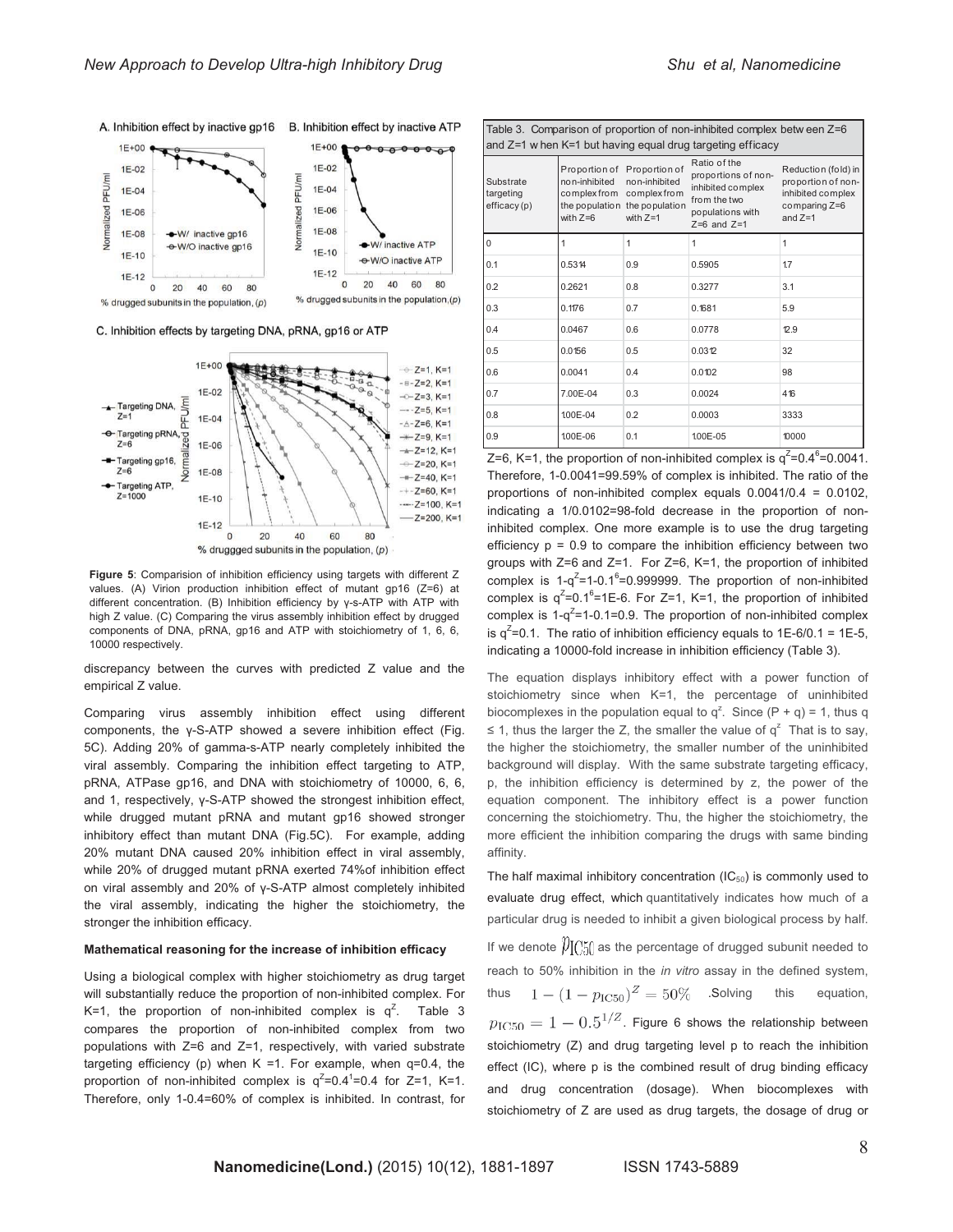the drug binding affinity presented by percentage of drugged subunits to reach  $IC_{50}$ ,  $IC_{25}$ , or  $IC_{75}$  decreases. This clearly shows that as Z increases,  $p_{\text{IC50}}$  decreases (Fig. 6), and hence the drug is more potent.



**Figure 6**: Relationship between stoichiometry (Z) and drug targeting level (p, a combined result of drug binding efficacy and drug concentration) to reach the inhibition effect (IC).

### **Discussion**

Aiming to find a method for developing drugs with ultra-high potency, we proposed that the inhibition efficiency of a given drug depends on stoichiometry of the biocomplex or bio-machine that was used as drug target. Here the definition of the stoichiometry is different from conventional definition of stoichiometry used to evaluate drug efficiency. Conventional thinking in drug development emphasizes stoichiometry which refers to the number of drug binding per target molecule, which is also known as  $B_{\text{max}}$ . In this study the definition of stoichiometry refers to the copy number of subunit within a biocomplex that serves as drug target. We used phi29 viral components with a series of variable but known stoichiometry as mock drug targets to test the hypothesis. Both *in vitro* and *in vivo* virion assembly assays were employed to compare the inhibition efficiency targeting to components with different numbers of subunit stoichiometry. Viral inhibition efficiency was analyzed with Yang Hui's (Pascal's) Triangle (or knowns as binomial distribution). It was found that inhibition efficiency on virus replication correlates to the component stoichiometry of nano-machine as drug target. It displayed power law inhibitory effect since when K=1, the percentage of uninhibited biocomplexes in the population equal to  $q^2$ . With the same q and same K value, the inhibition efficiency is determined by z, the number of subunits within the biocomplex or the bio-machine as drug target. Here z serves as the power in the equation, thus, the inhibitory effect is the power of the stoichiometry. Empirical data demonstrated that the target with thousand-subunits shows higher inhibition effect than the targets with six subunits, and in turn higher than the target with single subunit.

In evaluation of drug effect, two parameters were commonly used. One is the half maximal inhibitory concentration  $(IC_{50})$ ,

which quantitatively indicates how much of a particular drug is needed to inhibit a given biological process by half. It is universally used as a measure of drug potency in pharmacological research. Another important parameter is the median lethal dose  $(LD_{50})$ , which is also known as 50% of lethal concentration  $(LC_{50})$ . LD<sub>50</sub> is frequently used to indicate a substance's acute toxicity. Obviously, the usefulness of a drug will dependent on the ratio of  $LD_{50}$  to  $IC_{50}$ . The larger this ratio, the safer the drug. By ways of increasing the inhibition efficiency through targeting to the components with high stoichiometry, the  $IC_{50}$  of a drug will decrease. As a result, lower concentration of drug will be required for reaching a desired effect, resulting in a reduced toxicity of the drug.

Most of current anti-cancer, anti-virus or anti-bacteria drugs target single enzymes or single proteins. Our data showed that drugs selected to target components, biocomplexes, or nano-machines with high copy numbers could lead to a much higher efficacy, and it could potentially solve the problem of low drug effect and multi-drug resistance.

#### **Conclusions**

Targeting the functional biological units with higher stoichiometries will have a higher efficiency of inhibition. The inhibition effect is power, other than proportional, and the power, is the copy number of the drug-targeted element of the machine. The new theory developed herein suggests that potent drugs can be developed by targeting biocomplex with high stoichiometry, and a complete inhibition of virus, bacterium, or cancer is possible if a bio-machine with high stoichiometry is identified. Since bio-motors share certain common structure and operation mechanism in viruses, bacteria, and cells, this approach should have general application in drug development.

#### **Future Perspective**

Living systems contain many elegant arrays, motors and nanomachines that are multi-subunit complex. As reported here, these biocomplex with high copy number of components can serve as potent drug targets. For example, most members of the AAA+ family are hexamer [19,87,88,106,107,108]. However, these machines are common in living systems therefore the specificity and toxicity is an issue. For bacteria and virus, since our goal is to kill them nonexclusively, the specificity and toxicity is not an issue as long as the target biocomplex is not identical to that in human body. For cancers drugs, as long as a mutation is found in the multiplesubunit biocomplex, it will be an ideal target for potent drug.

### **Executive summary**

#### **Aim**

• A method for developing potent drugs is sought.

#### **Hypothesis**

• Drug inhibition potency depends on the stoichiometry of the targeted biocomplex.

#### **Approach:**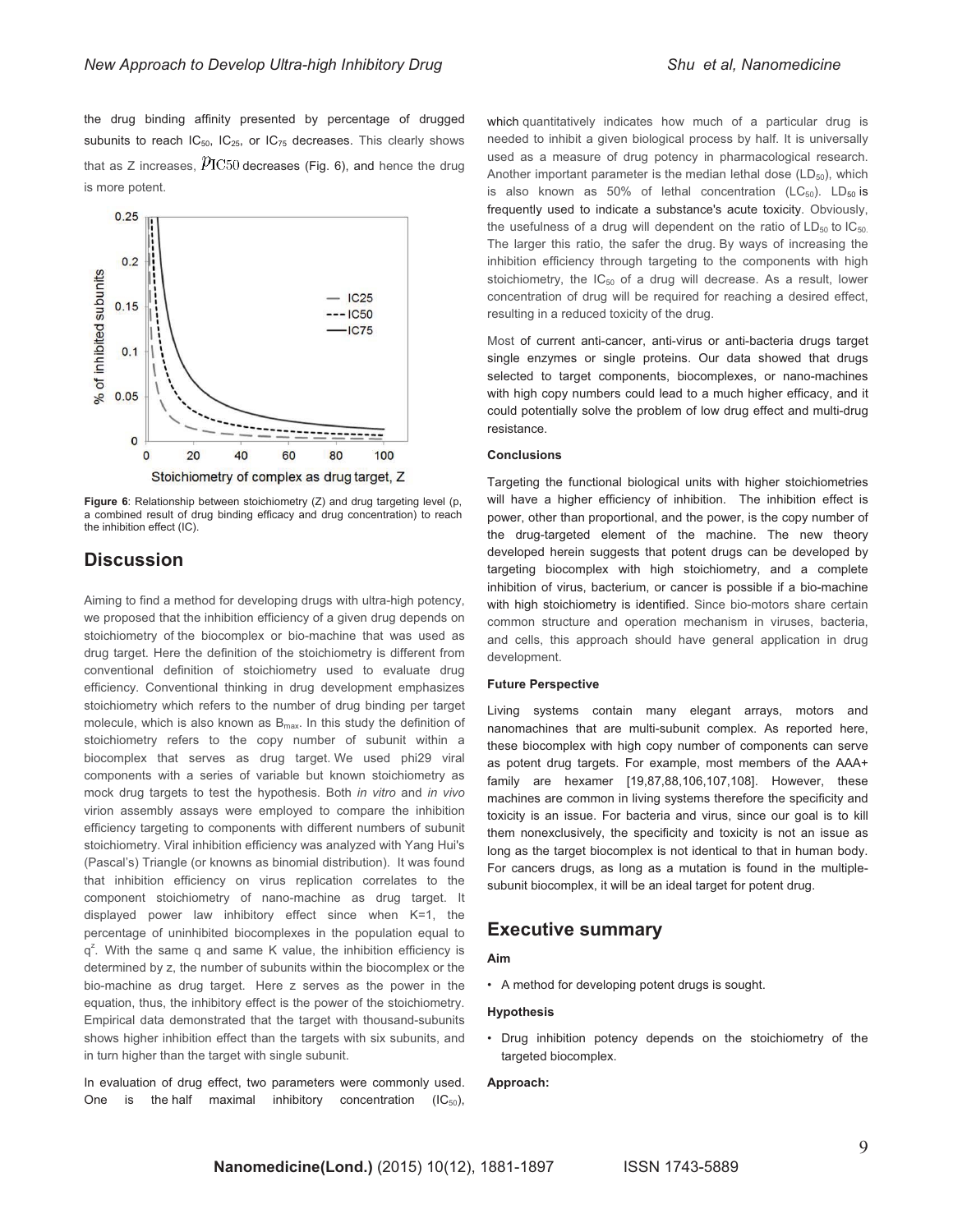- Phi29 viral components with variable stoichiometry were used as model to prove the hypothesis
- Virion assembly efficiency was assayed and analyzed with

Yang Hui's Triangle: 
$$
(p+q)^{Z} = \sum_{M=0}^{Z} {Z \choose M} p^{Z-M} q^{M}
$$
.

#### **Results:**

- Inhibition efficiency displayed a power function of the stoichiometry of the target biocomplexes. The uninhibited biocomplex in population can equals to  $q^z$ . Thus, the inhibitory effect is a power of the stoichiometry.
- Targets with thousand-subunit showed higher inhibition effect than with six subunits, and in turn higher than target with single subunit.
- A complete inhibition of virus, bacterium, or cancer was demonstrated when targets with high stoichiometry was used as target.

**Conclusion** 

- Drug inhibition potency depends on the stoichiometry of the targeted components of the biocomplex or nano-machine.
- The inhibition effiect displayed a power funciton of the stoichiometry of the target biocomplex.
- Since bio-motors share certain common structure and operation mechanism in viruses, bacteria, and cells, this approach should have general application in drug development.

### **Acknowledgements**

The authors would like to thank Timothy S. Tracy for a critical review on the manuscript and a very insightful and impressive comments of the approach reported; Esther Penni Black, Patrick McNamara, Mario Vieweger, Joseph Chappell, Brad Anderson, Chaoyuan Liu, for constructive comments on the manuscript and helpful discussion; Ashwani Sharma, Daniel Binzel, Daniel Jasinski and Jordan Surface for editing and formatting this manuscript, and Zhengyi Zhao for the drawing of figures. This publication was made possible by grants from NIH/NIBIB EB012135, EB003730, and NIH/NCI CA151648 to Peixuan Guo, and the Markey Cancer Grant P30CA177558 to B. Mark Evers. Funding to Peixuan Guo's Endowed Chair in Nanobiotechnology position is by the William Fairish Endowment Fund. Peixuan Guo is a co-founder of Kyline Therapeutic, Inc, Biomotor and RNA Nanotechnology Development Corp. Ltd, and RNA Nano, LLC..

### **References**

1. Guo P, Zhao Z, Haak J et al. Common Mechanisms of DNA translocation motors in Bacteria and Viruses Using One-way Revolution Mechanism without Rotation. Biotechnology Advances 32, 853-872 (2014).

\*\* This review reports that revolution mechanism is commonly used in bacteria and viruses which avoid DNA coiling in translocation the lengthy genomic dsDNA helix.

2. Jankowsky E, Fairman ME, Yang Q. RNA Helicases: Versatile ATP-Driven Nanomotors. J.Nanosci.Nanotechnol. 5, 1983-1989 (2005).

3. Guo PX , Lee TJ. Viral nanomotors for packaging of dsDNA and dsRNA. Mol.Microbiol. 64, 886-903 (2007).

4. Molineux IJ , Panja D. Popping the cork: mechanisms of phage genome ejection. Nat Rev.Microbiol. 11(3), 194-204 (2013).

5. Lee BS, Lee SC, Holliday LS. Biochemistry of mechanoenzymes: Biological motors for nanotechnology. Biomedical Microdevices 5(4), 269-280 (2003).

6. Pegtel DM, Cosmopoulos K, Thorley-Lawson DA et al. Functional delivery of viral miRNAs via exosomes. Proc.Natl.Acad.Sci.U.S.A 107(14), 6328-6333 (2010).

7. Valadi H, Ekstrom K, Bossios A, Sjostrand M, Lee JJ, Lotvall JO. Exosomemediated transfer of mRNAs and microRNAs is a novel mechanism of genetic exchange between cells. Nat Cell Biol 9(6), 654-659 (2007).

8. Wendler F, Bota-Rabassedas N, Franch-Marro X. Cancer becomes wasteful: emerging roles of exosomes(dagger) in cell-fate determination. J.Extracell.Vesicles. 2 (22390), 1-9 (2013).

9. Fang H, Jing P, Haque F, Guo P. Role of channel Lysines and "Push Through a One-way Valve" Mechanism of Viral DNA packaging Motor. Biophysical Journal 102, 127-135 (2012).

10. Zhang H, Schwartz C, De Donatis GM, Guo P. "Push Through One-Way Valve" Mechanism of Viral DNA Packaging. Adv.Virus Res 83, 415-465 (2012).

11. Jing P, Haque F, Shu D, Montemagno C, Guo P. One-Way Traffic of a Viral Motor Channel for Double-Stranded DNA Translocation. Nano Lett. 10, 3620-3627 (2010).

12. Kasianowicz JJ, Brandin E, Branton D, Deamer DW. Characterization of individual polynucleotide molecules using a membrane channel. Proc.Natl.Acad.Sci.U.S.A 93(24), 13770-13773 (1996).

13. Butler TZ, Pavlenok M, Derrington IM, Niederweis M, Gundlach JH. Singlemolecule DNA detection with an engineered MspA protein nanopore. Proc.Natl.Acad.Sci.U.S.A 105(52), 20647-20652 (2008).

14. Wendell D, Jing P, Geng J et al. Translocation of double-stranded DNA through membrane-adapted phi29 motor protein nanopores. Nat.Nanotechnol. 4, 765-772 (2009).

15. Pastoriza-Gallego M, Rabah L, Gibrat G et al. Dynamics of unfolded protein transport through an aerolysin pore. J.Am.Chem.Soc. 133(9), 2923- 2931 (2011).

16. Ezzell C. How Chaperonins Monitor Their Protein Charges. The Journal of NIH Research 6, 31-34 (1994).

17. Maga G , Hubscher U. Proliferating cell nuclear antigen (PCNA): a dancer with many partners. J.Cell Sci. 116(Pt 15), 3051-3060 (2003).

18. Rubinchik S, Parris W, Gold M. The in vitro ATPases of bacteriophage l terminase and its large subunit, gene product A. J Biol Chem 269, 13586- 13593 (1994).

19. Schwartz C, De Donatis GM, Fang H, Guo P. The ATPase of the phi29 DNA-packaging motor is a member of the hexameric AAA+ superfamily. Virology 443, 20-27 (2013).

\* This paper confirmed the stoichiometry of ATPase in phi29 motor is a hexamer and provided data suggesting that the phi29 motor ATPase belongs to classical hexameric AAA+ superfamily.

20. Sun L, Young LN, Zhang X et al. Icosahedral bacteriophage PhiX174 forms a tail for DNA transport during infection. Nature 505(7483), 432-435 (2014).

21. Haque F, Li J, Wu H-C, Liang X-J, Guo P. Solid-state and biological nanopore for real-time sensing of single chemical and sequencing of DNA. Nano Today 8, 56-74 (2013).

22. Haque F, Lunn J, Fang H, Smithrud D, Guo P. Real-Time Sensing and Discrimination of Single Chemicals Using the Channel of Phi29 DNA Packaging Nanomotor. ACS Nano 6, 3251-3261 (2012).

23. Wang S, Haque F, Rychahou PG, Evers BM, Guo P. Engineered Nanopore of Phi29 DNA-Packaging Motor for Real-Time Detection of Single Colon Cancer Specific Antibody in Serum. ACS Nano 7, 9814-9822 (2013).

24. Fennimore AM, Yuzvinsky TD, Han WQ, Fuhrer MS, Cumings J, Zettl A. Rotational actuators based on carbon nanotubes. Nature 424, 408-410 (2003).

25. Craighead HG. Nanoelectromechaical systems. Science 290, 1532-1536 (2000).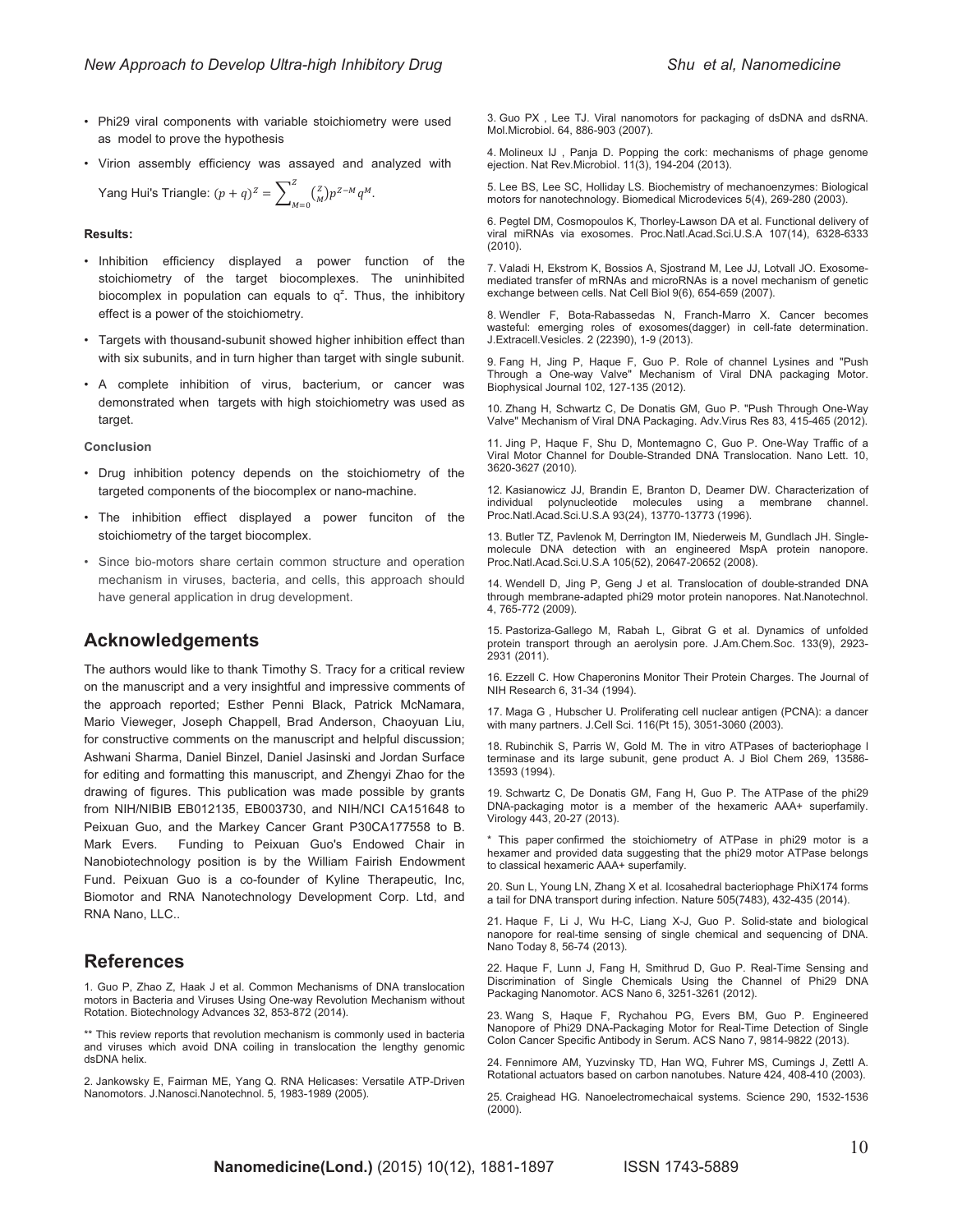26. Gerion D, Parak WJ, Williams SC, Zanchet D, Micheel CM, Alivisatos AP. Sorting fluorescent nanocrystals with DNA. J Am.Chem Soc. 124, 7070-7074 (2002).

27. Geng J, Wang S, Fang H, Guo P. Channel size conversion of Phi29 DNApackaging nanomotor for discrimination of single- and double-stranded nucleic acids. ACS Nano 7(4), 3315-3323 (2013).

28. McNally B, Singer A, Yu Z, Sun Y, Weng Z, Meller A. Optical recognition of converted DNA nucleotides for single-molecule DNA sequencing using nanopore arrays. Nano Lett. 10(6), 2237-2244 (2010).

29. Chandler EL, Smith AL, Burden LM, Kasianowicz JJ, Burden DL. Membrane surface dynamics of DNA-threaded nanopores revealed by simultaneous single-molecule optical and ensemble electrical recording. Langmuir 20(3), 898-905 (2004).

30. Shu D, Shu Y, Haque F, Abdelmawla S, Guo P. Thermodynamically stable RNA three-way junctions for constructing multifuntional nanoparticles for delivery of therapeutics. Nature Nanotechnology 6, 658-667 (2011).

31. Haque F, Shu D, Shu Y et al. Ultrastable synergistic tetravalent RNA nanoparticles for targeting to cancers. Nano Today 7, 245-257 (2012).

32. Crozat E , Grainge I. FtsK DNA translocase: the fast motor that knows where it's going. Chembiochem. 11, 2232-2243 (2010).

33. Schwartz C, De Donatis GM, Zhang H, Fang H, Guo P. Revolution rather than rotaton of AAA+ hexameric phi29 nanomotor for viral dsDNA packaging without coiling. Virology 443, 28-39 (2013).

\* This paper shows how the nanomotor in phi29 virus works with a revolution mechanism using six copies of ATPase.

34. Hanson PI , Whiteheart SW. AAA+ proeins: have engine, will work. Nat.Rev.Mol Cell Biol. 6, 519-529 (2005).

35. Guo P, Schwartz C, Haak J, Zhao Z. Discovery of a new motion mechanism of biomotors similar to the earth revolving around the sun without rotation. Virology 446, 133-143 (2013).

36. De-Donatis G, Zhao Z, Wang S et al. Finding of widespread viral and bacterial revolution dsDNA translocation motors distinct from rotation motors by channel chirality and size. Cell Biosci 4, 30- (2014).

\*\* This paper reports that the revolution motor nanomachine is widespread among biological systems, and can be distinguished from rotation motors by channel size and chirality.

37. Batra S, Adekola KUA, Rosen ST, Shanmugam M. Cancer Metabolism as a Therapeutic Target. ONCOLOGY-NEW YORK 27, 460-467 (2013).

38. Buskin SE, Zhang S, Thibault CS. Prevalence of and viral outcomes associated with primary HIV-1 drug resistance. Open.AIDS J. 6, 181-187 (2012).

39. Spellberg B, Powers JH, Brass EP, Miller LG, Edwards JE, Jr. Trends in antimicrobial drug development: implications for the future. Clin.Infect.Dis. 38(9), 1279-1286 (2004).

40. Lakshmanan M , Xavier AS. Bedaquiline - The first ATP synthase inhibitor against multi drug resistant tuberculosis. J.Young.Pharm. 5(4), 112-115 (2013).

41. Aird KM, Ding XY, Baras A et al. Trastuzumab signaling in ErbB2 overexpressing inflammatory breast cancer correlates with X-linked inhibitor of apoptosis protein expression. Molecular Cancer Therapeutics 7(1), 38-47 (2008).

42. Park SH, Kim H, Song BJ. Down regulation of bcl2 expression in invasive ductal carcinomas is both estrogen- and progesterone-receptor dependent and associated with poor prognostic factors. Pathol.Oncol.Res. 8(1), 26-30 (2002).

43. Akinc A, Querbes W, De S et al. Targeted delivery of RNAi therapeutics with endogenous and exogenous ligand-based mechanisms. Mol.Ther. 18(7), 1357-1364 (2010).

44. Aronov O, Horowitz AT, Gabizon A, Gibson D. Folate-targeted PEG as a potential carrier for carboplatin analogs. Synthesis and in vitro studies. Bioconjugate Chem. 14(3), 563-574 (2003).

45. Bae YH , Park K. Targeted drug delivery to tumors: myths, reality and possibility. J.Control Release 153(3), 198-205 (2011).

46. Guo P, Haque F, Hallahan B, Reif R, Li H. Uniqueness, advantages, challenges, solutions, and perspectives in therapeutics applying RNA nanotechnology. Nucleic Acid Ther. 22(4), 226-245 (2012).

47. Lusky K. HIV's potent cocktail. Contemp.Longterm.Care 22(12), 59- (1999).

48. Chatterjee A, Chattopadhyay D, Chakrabarti G. miR-17-5p Downregulation Contributes to Paclitaxel Resistance of Lung Cancer Cells through Altering Beclin1 Expression. PLoS ONE 9(4), e95716- (2014).

49. Sanchez C, Chan R, Bajgain P et al. Combining T-cell immunotherapy and anti-androgen therapy for prostate cancer. Prostate Cancer Prostatic.Dis. 16(2), 123-31 (2013).

50. Ito M, Zhao N, Zeng Z, Chang CC, Zu Y. Synergistic growth inhibition of anaplastic large cell lymphoma cells by combining cellular ALK gene silencing and a low dose of the kinase inhibitor U0126. Cancer Gene Ther. 17(9),633-44 (2010).

51. Fang H, Zhang P, Huang LP et al. Binomial distribution for quantification of protein subunits in biological nanoassemblies and functional nanomachines. Nanomedicine. 10(7),1433-40 (2014).

\*\*This is the first report to describe how to use the Yang Hui's Triangle (binomial distribution) to determine the stoichiometry of protein subunits in biocomplex. It precisely confirmed that phi29 motor contains six copies of ATPase gp16 and one mutant subunit would cause motor to stop.

52. Guo P, Zhang C, Chen C, Trottier M, Garver K. Inter-RNA interaction of phage phi29 pRNA to form a hexameric complex for viral DNA transportation. Mol.Cell. 2, 149-155 (1998).

\* This is the first paper to reveal that the pRNA of phi29 DNA packaging motorfirms a hexameric ring, and prove-of -concept of RNA nanotechnology since this paper shows that by bottom-up assembly, the RNA nanoparticles of dimers, trimers and hexamers can be constructed using the reenginered RNA fragments derived from phi29 motor pRNA.

53. Hugel T, Michaelis J, Hetherington CL et al. Experimental test of connector rotation during DNA packaging into bacteriophage phi29 capsids. Plos Biology 5, 558-567 (2007).

54. Xiao F, Moll D, Guo S, Guo P. Binding of pRNA to the N-terminal 14 amino acids of connector protein of bacterial phage phi29. Nucleic Acids Res 33, 2640-2649 (2005).

55. Guo P, Peterson C, Anderson D. Prohead and DNA-gp3-dependent ATPase activity of the DNA packaging protein gp16 of bacteriophage phi29. J Mol Biol 197, 229-236 (1987).

56. Trottier M , Guo P. Approaches to determine stoichiometry of viral assembly components. J.Virol. 71, 487-494 (1997).

\*This is the first report to describe how to use the Yang Hui's Triangle (binomial distribution) to determine the stoichiometry of biocomplex or nanomachine.

57. Guo P, Peterson C, Anderson D. Initiation events in in vitro packaging of bacteriophage phi29 DNA-gp3. J Mol Biol 197, 219-228 (1987).

58. Zhao Z, Khisamutdinov E, Schwartz C, Guo P. Mechanism of one-way traffic of hexameric phi29 DNA packaging motor with four electropositive relaying layers facilitating anti-parallel revolution. ACS Nano 7, 4082-4092 (2013).

59. Guo P, Grainge I, Zhao Z, Vieweger M. Two classes of nucleic acid translocation motors: rotation and revolution without rotation. Cell Biosci. 4(1), 54- (2014).

60. Casjens SR. The DNA-packaging nanomotor of tailed bacteriophages. Nat Rev.Microbiol. 9(9), 647-657 (2011).

61. Boal AK, Ilhan F, DeRouchey JE, Thurn-Albrecht T, Russell TP, Rotello VM. Self-assembly of nanoparticles into structured spherical and network aggregates. Nature 404(6779), 746-748 (2000).

62. Holohan C, Van SS, Longley DB, Johnston PG. Cancer drug resistance: an evolving paradigm. Nat.Rev.Cancer 13(10), 714-726 (2013).

63. Guo P, Grimes S, Anderson D. A defined system for in vitro packaging of DNA-gp3 of the Bacillus subtilis bacteriophage phi29. Proc.Natl.Acad.Sci.USA 83, 3505-3509 (1986).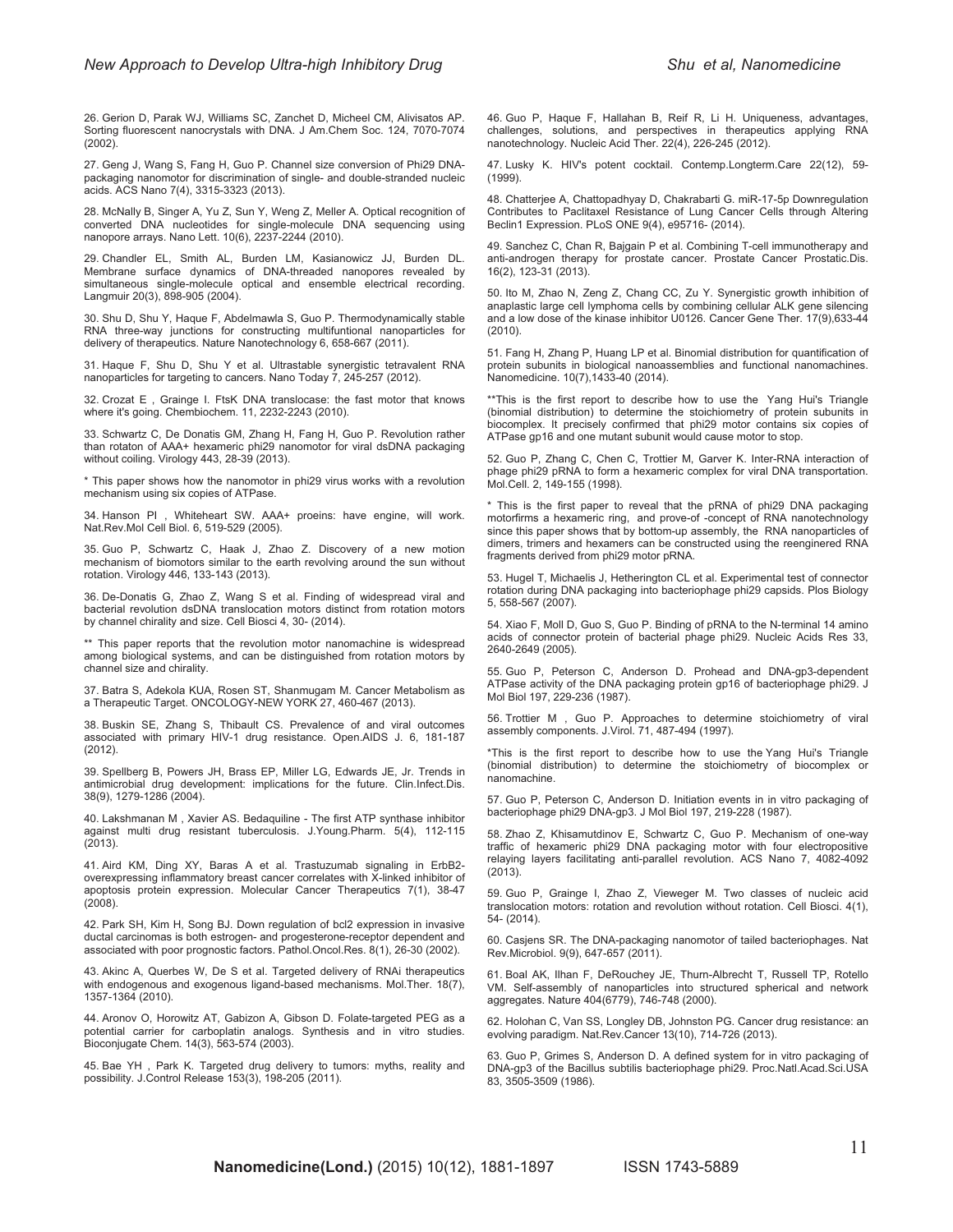64. Zhang CL, Lee C-S, Guo P. The proximate 5' and 3' ends of the 120-base viral RNA (pRNA) are crucial for the packaging of bacteriophage f29 DNA. Virology 201, 77-85 (1994).

65. Shu D, Huang L, Hoeprich S, Guo P. Construction of phi29 DNA-packaging RNA (pRNA) monomers, dimers and trimers with variable sizes and shapes as potential parts for nano-devices. J.Nanosci.Nanotechnol. 3, 295-302 (2003).

66. Lee CS , Guo P. A highly sensitive system for the assay of in vitro viral assembly of bacteriophage phi29 of Bacillus subtilis. Virology 202, 1039-1042 (1994).

67. Trottier M, Zhang CL, Guo P. Complete inhibition of virion assembly in vivo with mutant pRNA essential for phage phi29 DNA packaging. J.Virol. 70, 55-61 (1996).

68. Chen C , Guo P. Sequential action of six virus-encoded DNA-packaging RNAs during phage phi29 genomic DNA translocation. J.Virol. 71(5), 3864- 3871 (1997).

69. Stitt BL , Xu Y. Sequential hydrolysis of ATP molecules bound in interacting catalytic sites of Escherichia coli transcription termination protein Rho. J.Biol.Chem. 273(41), 26477-26486 (1998).

70. Kammerer RA, Schulthess T, Landwehr R, Lustig A, Fischer D, Engel J. Tenascin-C hexabrachion assembly is a sequential two-step process initiated by coiled-coil alpha-helices. J.Biol.Chem. 273(17), 10602-10608 (1998).

71. Lisal J , Tuma R. Cooperative mechanism of RNA packaging motor. J Biol Chem 280, 23157-23164 (2005).

72. Zhang Z, Lewis D, Strock C et al. Detailed characterization of the cooperative mechanism of Ca(2+) binding and catalytic activation in the Ca(2+) transport (SERCA) ATPase. Biochemistry 39(30), 8758-8767 (2000).

73. Sun H , Squier TC. Ordered and cooperative binding of opposing globular domains of calmodulin to the plasma membrane Ca-ATPase. J.Biol.Chem. 275(3), 1731-1738 (2000).

74. Hiller R , Carmeli C. Kinetic analysis of cooperative interactions induced by Mn2+ binding to the chloroplast H(+)-ATPase. Biochemistry 29(26), 6186-6192 (1990).

75. Persechini A , Hartshorne DJ. Cooperative behavior of smooth muscle myosin. Fed.Proc. 41(12), 2868-2872 (1982).

76. Lee CS , Guo P. Sequential interactions of structural proteins in phage phi29 procapsid assembly. J.Virol. 69, 5024-5032 (1995).

77. Casjens S, Hendrix R. Control mechanisms in dsDNA bacteriophage assembly. In: The Bacteriophages Vol.1. Calendar R (Eds.). Plenum Pubishing Corp., 15-92 (1988)

78. Qian X, Ren Y, Shi Z et al. Sequence-dependent synergistic inhibition of human glioma cell lines by combined temozolomide and miR-21 inhibitor gene therapy. Mol Pharm. 9(9), 2636-2645 (2012).

79. Zhang H, Shu D, Huang F, Guo P. Instrumentation and metrology for single RNA counting in biological complexes or nanoparticles by a single molecule dual-view system. RNA 13, 1793-1802 (2007).

80. Chen C, Trottier M, Guo P. New approaches to stoichiometry determination and mechanism investigation on RNA involved in intermediate reactions. Nucleic Acids Symposium Series 36, 190-193 (1997).

81. Shu D, Zhang H, Jin J, Guo P. Counting of six pRNAs of phi29 DNApackaging motor with customized single molecule dual-view system. EMBO J. 26, 527-537 (2007).

\* This is the first report describing the use of single fluorophore photobleaching technique to count subunits in biocomplex, and documents the "seeing is believing" to confirm that phi29 DNA packaging motor contains six copies of packaging pRNA.

82. Shu Y, Haque F, Shu D et al. Fabrication of 14 Different RNA Nanoparticles for Specific Tumor Targeting without Accumulation in Normal Organs. RNA 19, 766-777 (2013).

83. Shu Y, Shu D, Haque F, Guo P. Fabrication of pRNA nanoparticles to deliver therapeutic RNAs and bioactive compounds into tumor cells. Nat Protoc. 8(9), 1635-1659 (2013).

84. Zhang H, Endrizzi JA, Shu Y et al. Crystal Structure of 3WJ Core Revealing Divalent Ion-promoted Thermostability and Assembly of the Phi29 Hexameric Motor pRNA. RNA 19, 1226-1237 (2013).

85. Mueller-Cajar O, Stotz M, Wendler P, Hartl FU, Bracher A, Hayer-Hartl M. Structure and function of the AAA+ protein CbbX, a red-type Rubisco activase. Nature 479, 194-199 (2011).

86. Wang F, Mei Z, Qi Y et al. Structure and mechanism of the hexameric MecA-ClpC molecular machine. Nature 471, 331-335 (2011).

87. Aker J, Hesselink R, Engel R et al. In vivo hexamerization and characterization of the Arabidopsis AAA ATPase CDC48A complex using forster resonance energy transfer-fluorescence lifetime imaging microscopy and fluorescence correlation spectroscopy. Plant Physiology 145(2), 339-350 (2007).

88. Willows RD, Hansson A, Birch D, Al-Karadaghi S, Hansson M. EM single particle analysis of the ATP-dependent BchI complex of magnesium chelatase: an AAA(+) hexamer. J Struct Biol 146(1-2), 227-233 (2004).

89. Chen YJ, Yu X, Egelman EH. The hexameric ring structure of the Escherichia coli RuvB branch migration protein. J.Mol.Biol. 319(3), 587-591 (2002).

90. Happonen LJ, Oksanen E, Liljeroos L, Goldman A, Kajander T, Butcher SJ. The structure of the NTPase that powers DNA packaging into Sulfolobus turreted icosahedral virus 2. J.Virol. 87, 8388-8398 (2013).

91. Snider J, Thibault G, Houry WA. The AAA+ superfamily of functionally diverse proteins. Genome Biol 9(4), 216-216 (2008).

92. Schwartz C, Fang H, Huang L, Guo P. Sequential action of ATPase, ATP, ADP, Pi and dsDNA in procapsid-free system to enlighten mechanism in viral dsDNA packaging. Nucleic Acids Res. 40, 2577-2586 (2012).

93. Trottier M, Garver K, Zhang C, Guo P. DNA-packaging pRNA as target for complete inhibition of viral assembly in vitro and in vivo. Nucleic Acids Symposium Series 36, 187-189 (1997).

94. Chen C, Zhang C, Guo P. Sequence requirement for hand-in-hand interaction in formation of pRNA dimers and hexamers to gear phi29 DNA translocation motor. RNA 5, 805-818 (1999).

95. Zhang CL, Trottier M, Guo PX. Circularly permuted viral pRNA active and specific in the packaging of bacteriophage Phi29 DNA. Virology 207, 442-451  $(1995)$ .

96. Zhang F, Lemieux S, Wu X et al. Function of hexameric RNA in packaging of bacteriophage phi29 DNA in vitro. Mol.Cell. 2, 141-147 (1998).

97. Hendrix RW. Bacteriophage DNA packaging: RNA gears in a DNA transport machine (Minireview). Cell 94, 147-150 (1998).

98. Bourassa N , Major F. Implication of the prohead RNA in phage phi29 DNA packaging. Biochimie 84, 945-951 (2002).

99. Xiao F, Zhang H, Guo P. Novel mechanism of hexamer ring assembly in protein/RNA interactions revealed by single molecule imaging. Nucleic Acids Res 36, 6620-6632 (2008).

100. Moll D , Guo P. Grouping of Ferritin and Gold Nanoparticles Conjugated to pRNA of the Phage phi29 DNA-packaging motor. J Nanosci and Nanotech (JNN) 7, 3257-3267 (2007).

101. Ibarra B, Caston J.R., Llorca O., Valle M, Valpuesta J.M., Carrascosa J.L. Topology of the components of the DNA packaging machinery in the phage phi29 prohead. J.Mol.Biol. 298, 807-815 (2000).

102. Xiao F, Demeler B, Guo P. Assembly Mechanism of the Sixty-Subunit Nanoparticles via Interaction of RNA with the Reengineered Protein Connector of phi29 DNA-Packaging Motor. ACS Nano. 4(6), 3293-3301 (2010).

103. Fang Y, Cai Q, Qin PZ. The procapsid binding domain of phi29 packaging RNA has a modular architecture and requires 2'-hydroxyl groups in packaging RNA interaction. Biochemistry 44, 9348-9358 (2005).

104. Chen C, Sheng S, Shao Z, Guo P. A dimer as a building block in assembling RNA: A hexamer that gears bacterial virus phi29 DNAtranslocating machinery. J Biol Chem 275(23), 17510-17516 (2000).

105. Zhang CL, Garver K, Guo P. Inhibition of phage phi29 assembly by antisense oligonucleotides targeting viral pRNA essential for DNA packaging. Virology 211, 568-576 (1995).

106. White SR , Lauring B. AAA+ ATPases: Achieving diversity of function with conserved machinery. Traffic 8(12), 1657-1667 (2007).

107. Iyer LM, Leipe DD, Koonin EV, Aravind L. Evolutionary history and higher order classification of AAA plus ATPases. J Struct Biol 146(1-2), 11-31 (2004).